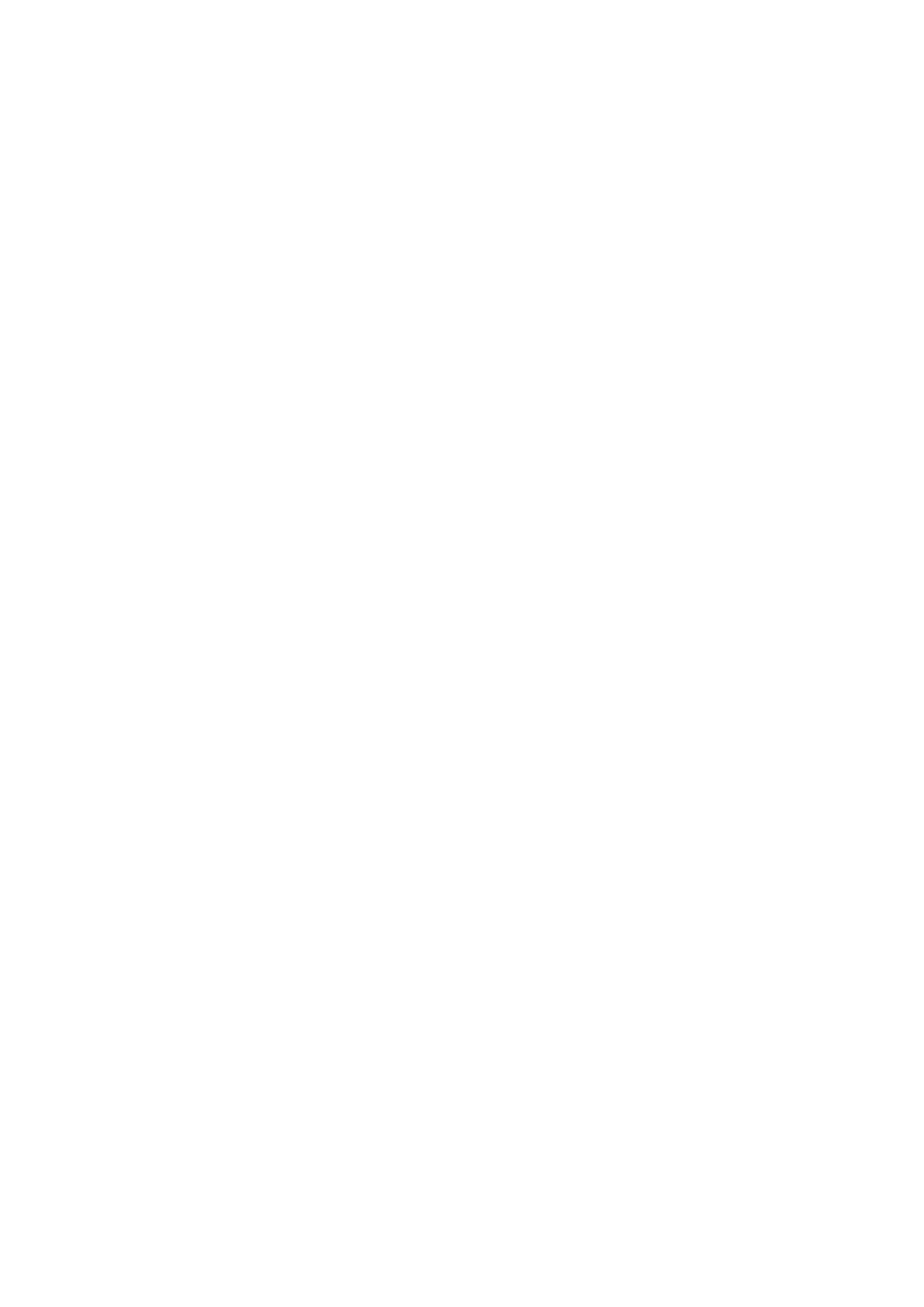Ethics and Neurodiversity

Edited by

C.D. Herrera and Alexandra Perry

# **CAMBRIDGE SCHOLARS** PUBLISHING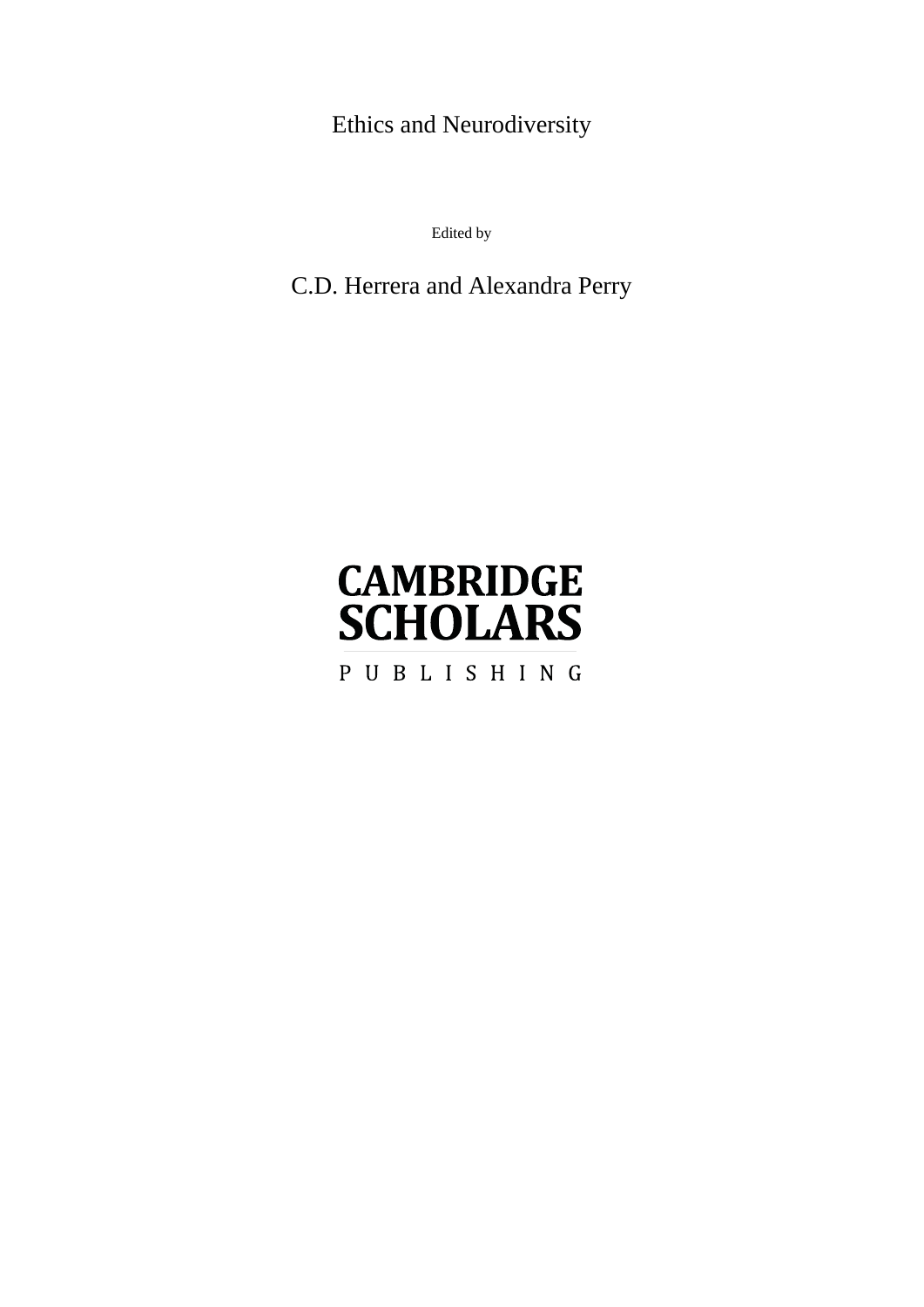Ethics and Neurodiversity, Edited by C.D. Herrera and Alexandra Perry

This book first published 2013

Cambridge Scholars Publishing

12 Back Chapman Street, Newcastle upon Tyne, NE6 2XX, UK

British Library Cataloguing in Publication Data A catalogue record for this book is available from the British Library

Copyright © 2013 by C.D. Herrera and Alexandra Perry and contributors

All rights for this book reserved. No part of this book may be reproduced, stored in a retrieval system, or transmitted, in any form or by any means, electronic, mechanical, photocopying, recording or otherwise, without the prior permission of the copyright owner.

ISBN (10): 1-4438-4527-2, ISBN (13): 978-1-4438-4527-4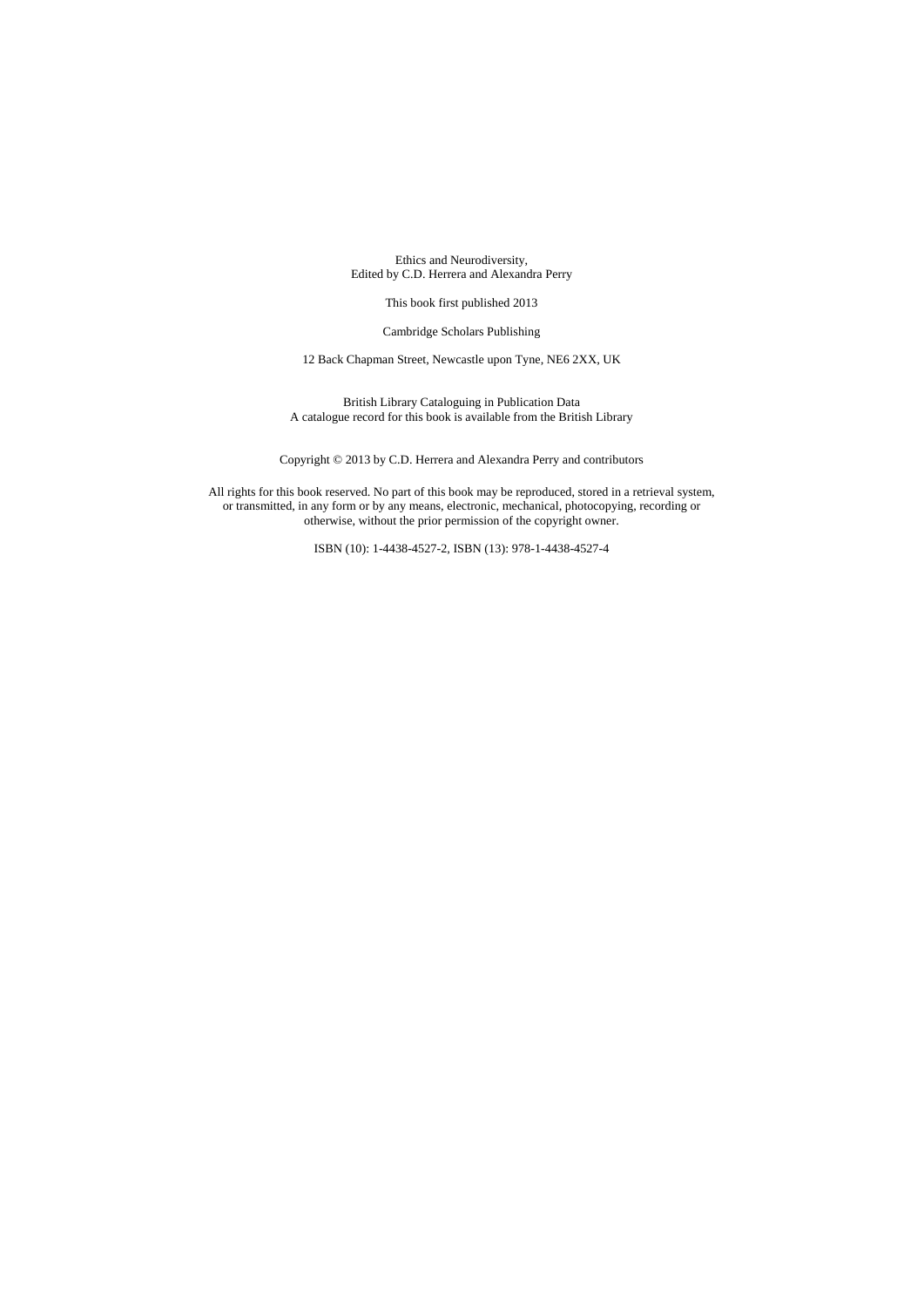# **CONTENTS**

| What's The Difference?<br>C.D. Herrera                                                                                                                                                       |
|----------------------------------------------------------------------------------------------------------------------------------------------------------------------------------------------|
| Noise and Metonymic Thinking in the Philosophy of Arthur<br>Schopenhauer: Some Benefits of Retrospective Psychiatric Diagnosis<br>Alexandra Perry                                            |
| Equality, Capability, and Neurodiversity<br>Douglas Paletta                                                                                                                                  |
| Policing Neurodiversity in Higher Education: A Discourse Analysis<br>of the Talk Surrounding Accommodations for University Students<br>Jessica Nina Lester, Hannah Dostal, & Rachael Gabriel |
| Mindblindness: A Troubling Metaphor?<br>Janette Dinishak                                                                                                                                     |
| Antidepressants, Gender, and the Construction of the Moral Self<br>Kathleen Poorman Dougherty                                                                                                |
| Do No Harm: Neurodiversity, Health Care Advocacy<br>and the Language and Culture of Informed Consent<br>Ralph Didlake & Jo Anne Fordham                                                      |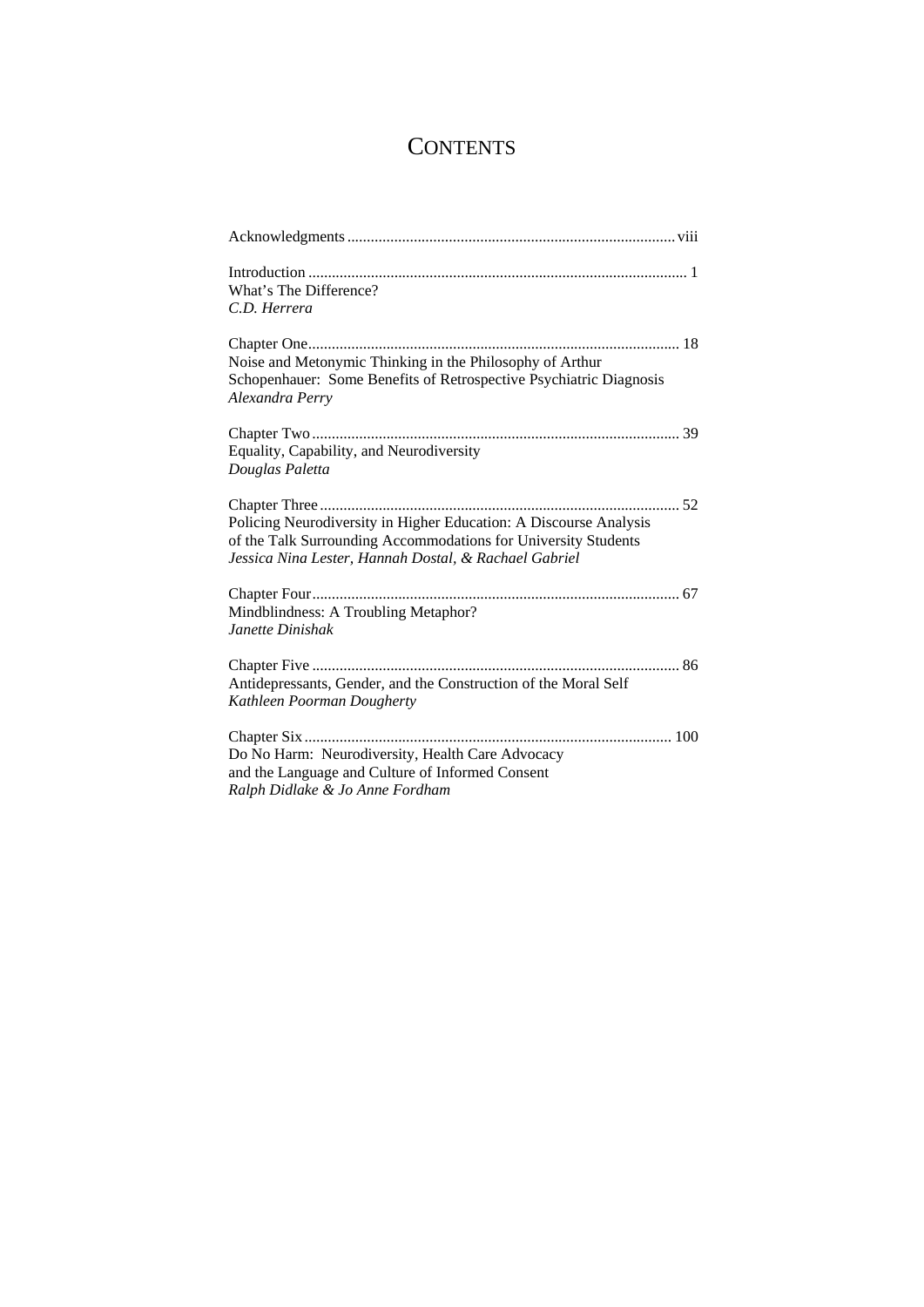#### vi Contents

| The Virtue of Psychopathy: How to Appreciate the Neurodiversity<br>of Psychopaths and Sociopaths Without Becoming a Victim<br>Audrey L. Anton |
|-----------------------------------------------------------------------------------------------------------------------------------------------|
| The Neurodiverse and the Neurotypical: Still Talking Across<br>an Ethical Divide<br>Deborah R. Barnbaum                                       |
| Who's Counting? Cognitive Disability and Rawlsian Contractualism<br><b>Christopher Mesaros</b>                                                |
| How Empirical and Social Explanations of Normal Influence<br>Decisions to Treat the Neurodiverse<br>Keisha Ray                                |
| From Neurodiversity to Neurocosmopolitanism: Beyond Mere<br>Acceptance and Inclusion<br>Ralph Savarese                                        |
| Neurodiversity and Personhood<br>William Simkulet                                                                                             |
| Psychopathy, Moral Reasons, and Responsibility<br><b>Erick Ramirez</b>                                                                        |
| Psychopathy, Autism and Questions of Moral Agency<br>Mara Bollard                                                                             |
| Are People with Autism Morally Responsible for Their Harmful<br>Actions?<br>Christian Perring and Adam Kohler                                 |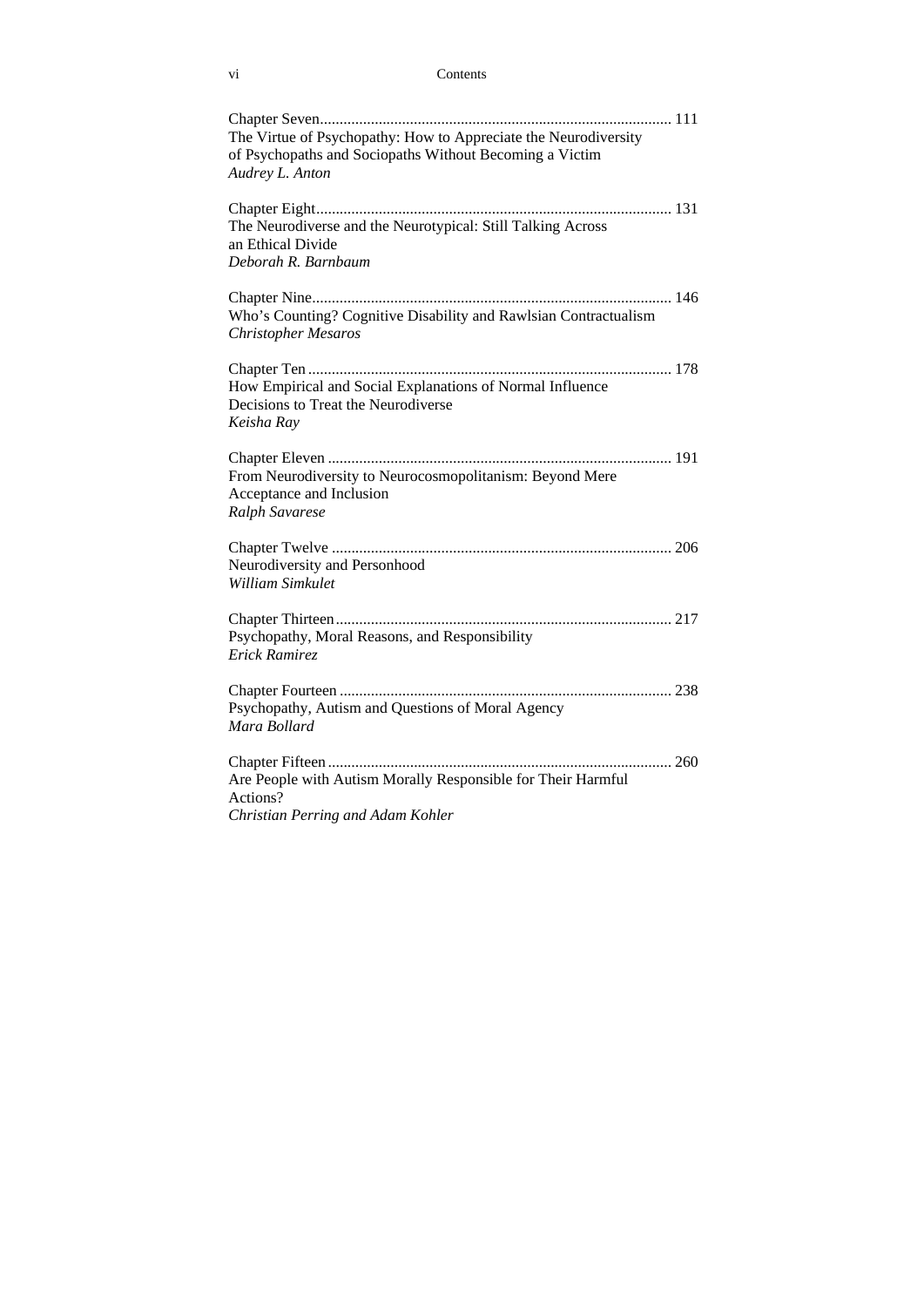| Odysseus and "The Fools": Applying Concepts of Neurodiversity<br>to the Ancient World |  |
|---------------------------------------------------------------------------------------|--|
| Kristina Chew                                                                         |  |
|                                                                                       |  |
|                                                                                       |  |
|                                                                                       |  |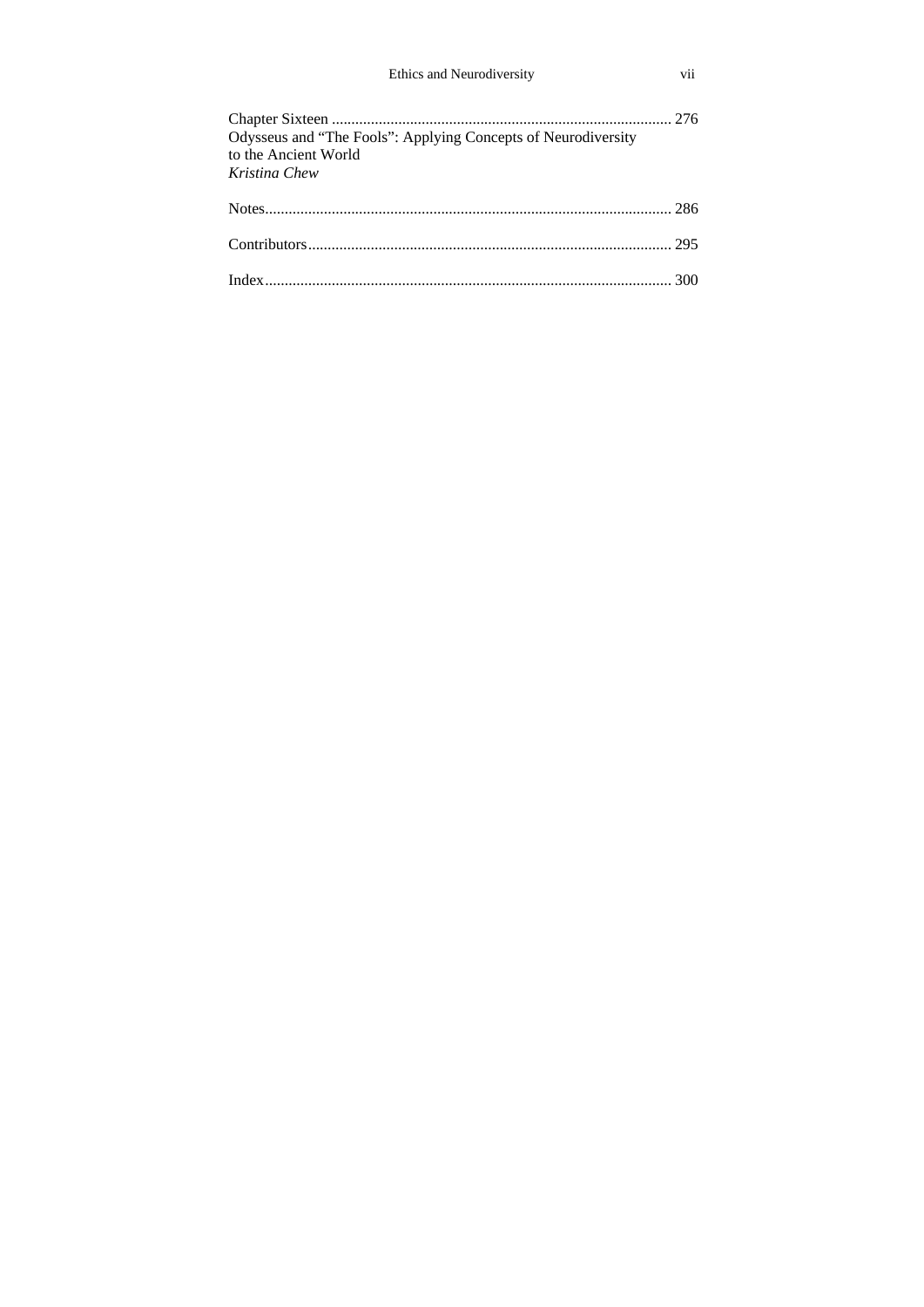# ACKNOWLEDGMENTS

Earlier versions of some of the essays in this volume were presented at two conferences during the past year. Those conferences, "Define Normal," and "Social, Political, and Ethical Perspectives on Autism," were hosted by Bergen Community College, and funded through grants from the Center for Instructional Research and Development, as well as the Society for Moral Inquiry. We thank all of those who helped to support, organize, and contribute to these events. We are also grateful to Carol Koulikourdi, editor at Cambridge Scholars Publishing, for suggestions on format and focus. Finally, thanks are also due to our Special Projects Editor, Jessica Romano. As usual, Jessica's patience was equaled by her attention to detail, and her ability to work under pressure.

> Winter, 2013 C. D. Herrera and Alexandra Perry, Society for Moral Inquiry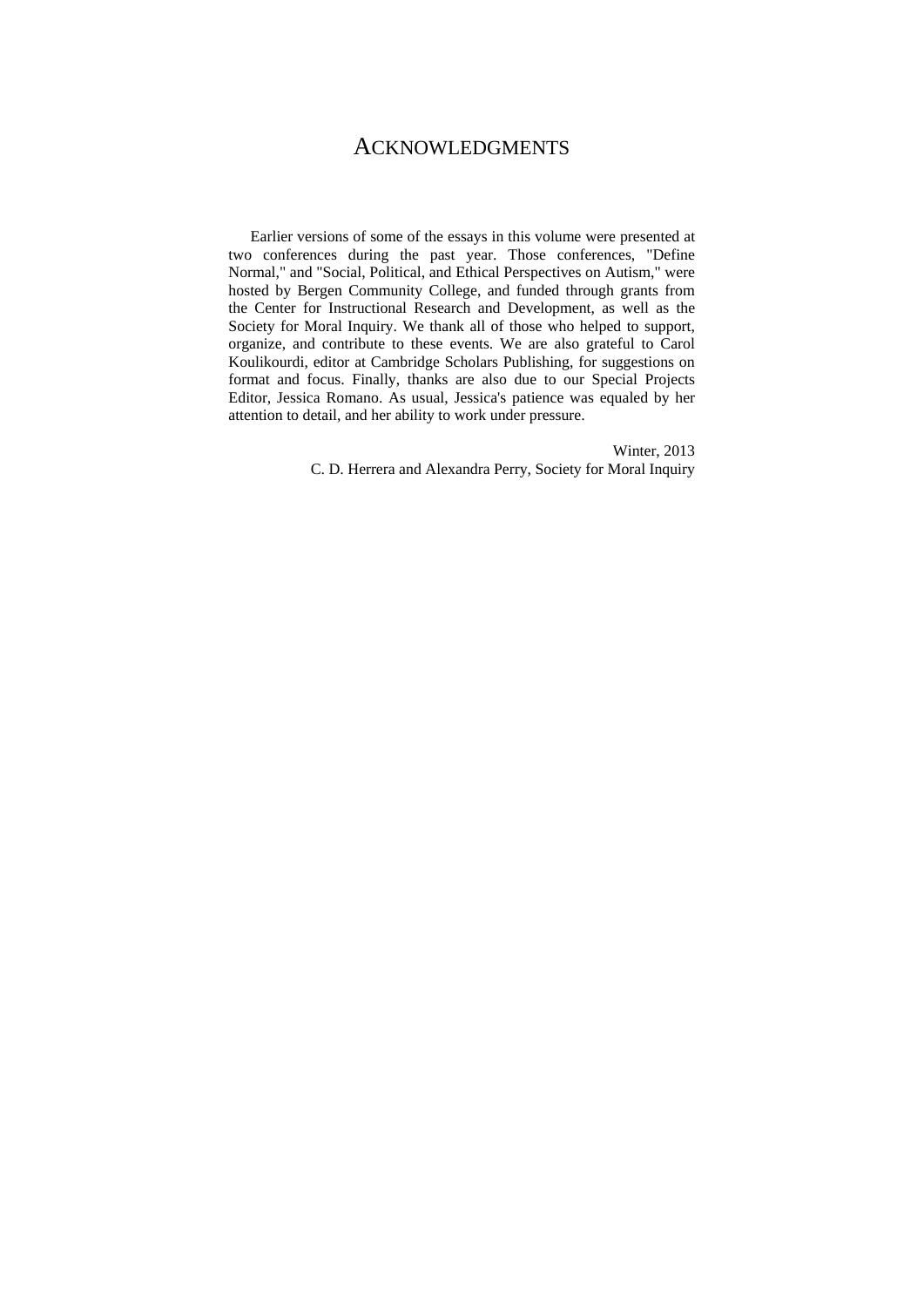# **INTRODUCTION**

# WHAT'S THE DIFFERENCE?

# C.D. HERRERA

### **Overview**

There are trivial differences between people, just as there are what we might consider trivial labels and offenses to go along with those differences. Nevertheless, trivial differences are at least noticeable (as when we routinely distinguish between those who have a sense of humor and those who do not). They are noticeable enough to raise important questions about which differences we are supposed to honor with a label, and what, if anything, should be said when we do. I would have a hard time convincing people that you had offended me when you claimed that I had a bad memory. We typically make light of such things. But what if my bad memory is due to some disability that I have had since I was a child? In another setting, what if I say that you make me uncomfortable when you walk over and begin speaking to me? It would be hard to fault me for that, though I might not be given this latitude if I announced that it is not you, but your kind that makes me uncomfortable.

Questions about differences and labels are no easier to avoid than human interaction is, and it is hard to envision how we could survive without both. In the settings that I just sketched, the point is to show that there are things about those differences that we're not supposed to say, and as some advocates for a more inclusive society might add, things we're not supposed to think either. Interestingly, the warnings about how careful we should be to respect differences have a familiar ring to them, as do the warnings that we should be on the lookout for differences in the first place.

We are used to hearing that labels lead to or are a form of exclusion, and that this is especially wrong when the differences have to do with ethnicity or gender, for instance. Most of us probably also have a fairly good grasp of the reasons for thinking that labels can cause harm. This is easy to understand where skin color is concerned. Among the things that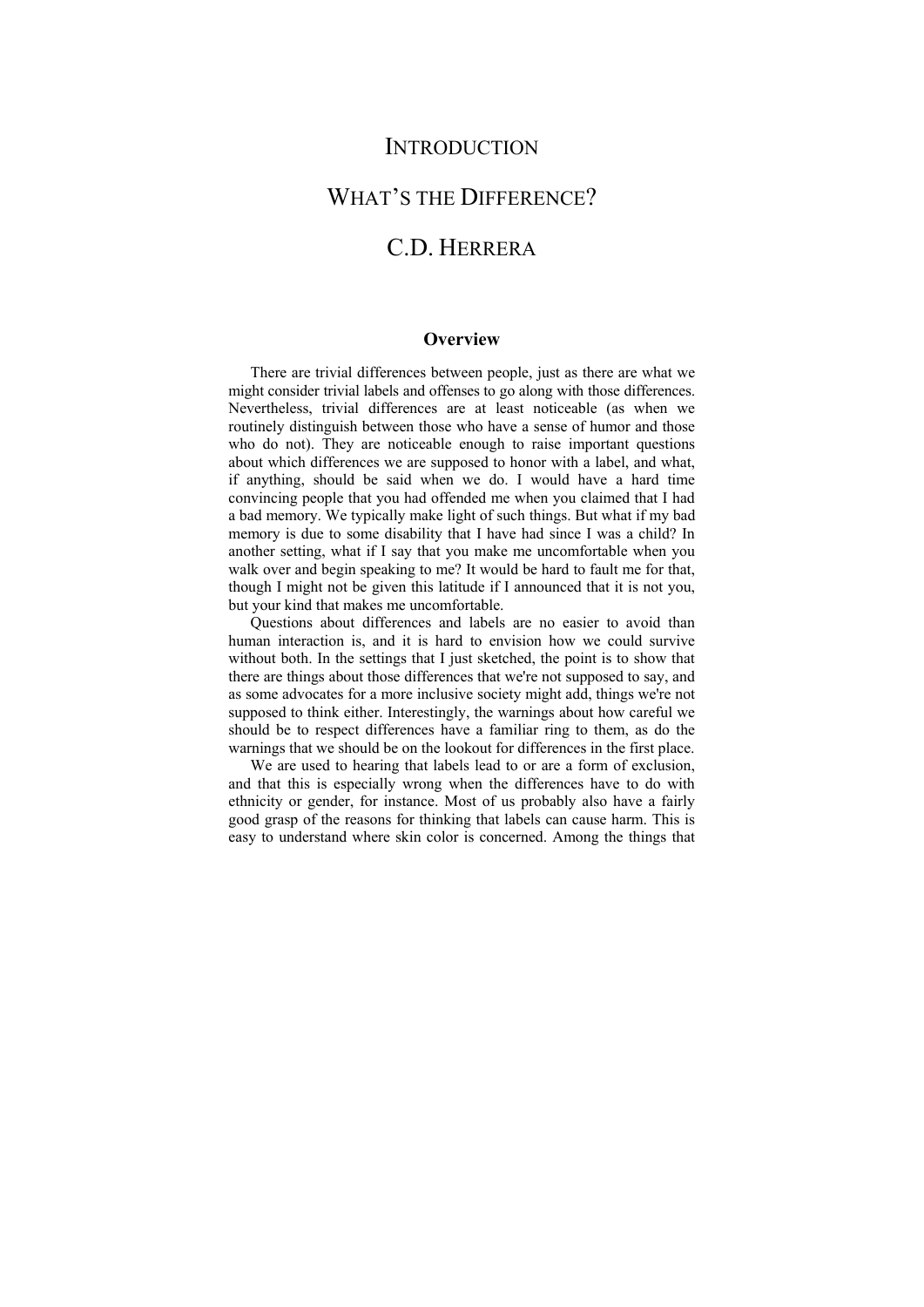#### 2 Introduction

was wrong with the rules for segregated water fountains in the U.S., for instance, was the fact that they left members of both groups to wonder what they had done to merit such exclusive treatment. One cannot choose a skin color, we might explain. Similar explanations would account for the improvement in attitudes which led to more females being able to enter the workplace. One can now change gender, but not easily, and this does in any event only lead to new questions about that difference.

In instances like these, the question is not whether differences exist, but what society ought to make of them. The good news is that many now think that differences should be irrelevant for purposes of choosing employees or allowing people to hydrate. Even the most cynical among us can find some encouragement in the fact that society is taking more responsibility for clarifying the issues related to difference, inclusion, accommodation, and justice. But we are less accustomed to discussing differences that seem to relate to cognitive abilities or behavioral traits, and I will try to say a bit about those here.

As an introduction to the essays in this anthology, I want to address the following problem. We take it on faith that it is better to live in a world where no person has to feel excluded, and one suspects, where fewer people need to feel uncomfortable. But the challenge has always been one of knowing how we can make good on such a lofty promise. I will try to pose questions rather than supply answers. I am not convinced that the answers we need exist.

My goal is to take a skeptical view, and suggest ways that we might rethink the philosophical side of our labeling routines. If I am correct, we are too casual about the fact that the same person who devotes her life to eliminating discrimination in society can take real offense at being told that she should simply flip a coin to decide on a spouse, or that she should consult tea leaves when deciding whether to share a reading table with two acquaintances. Our reform efforts must include an examination of the ways that we might cite these comparatively "new" differences when we explain who it is that we want to spend time with, who we want to work next to, and how we want our children to choose their friends.

We need to do this if we want to respond to what are also relatively new claims of injustice or offense. But allegations about exclusion or injustice have proven to be challenging topics of conversation, let alone reform, in part because the linguistic customs that we use even to discuss these things are themselves prone to misinterpretation and controversy (Agam Segal, 2009). A common way to offend someone in scholarly discussion is to allege that a claim of injustice is in fact trivial. So long as the perceived seriousness of an offense can turn on a disputed interpretation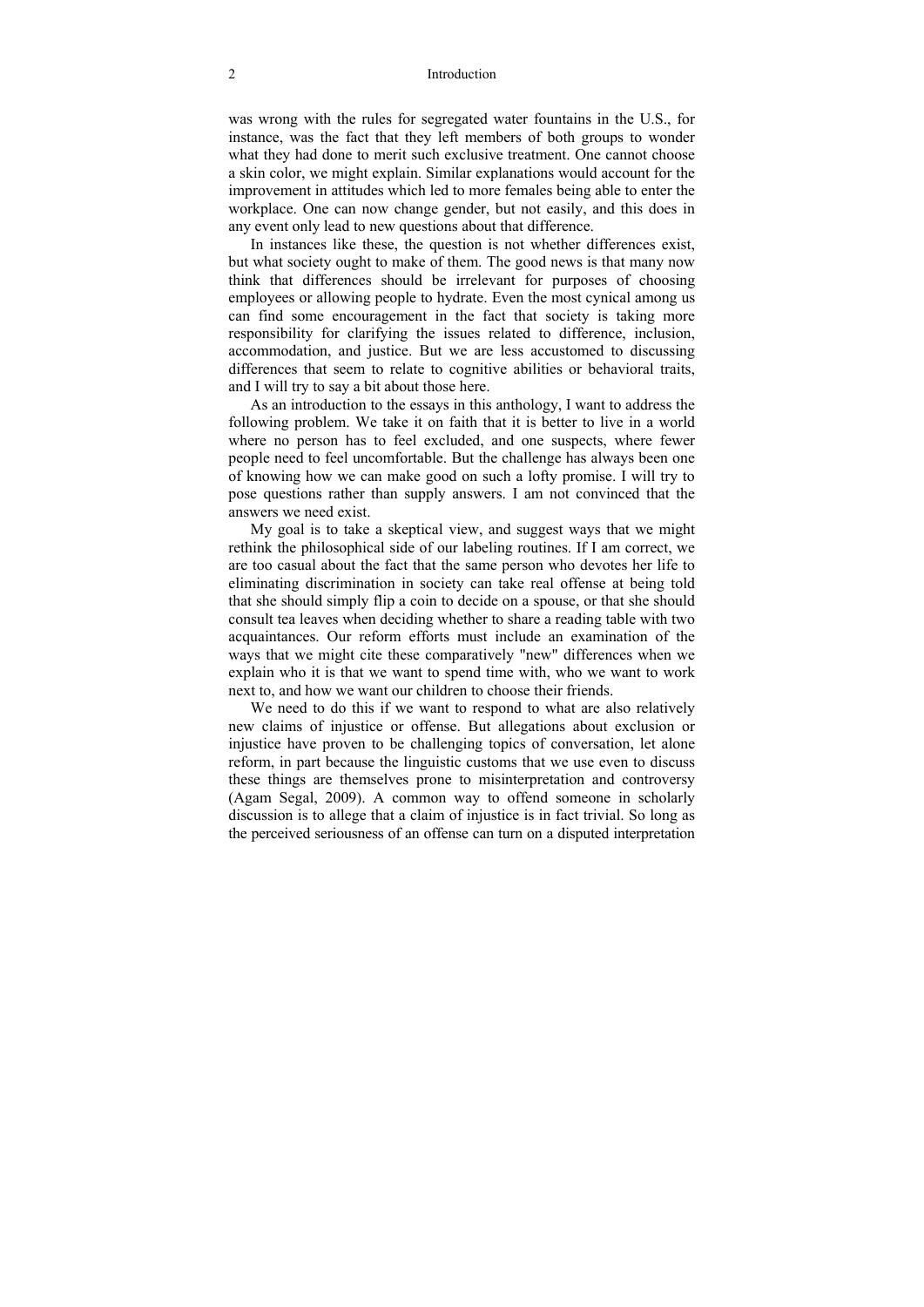of the language involved, questions about which claims scholars should address will seem to remain wide open. That is especially so because many of the qualities or attributes that mark differences are subject to changing attitudes and interpretations.

The continually evolving understanding of what constitutes a difference goes hand-in-hand, of course, with changing interpretations of social justice. This is what give such differences their "newness," and in some cases, their trendiness. A behavioral trait that one person speaks of as a "symptom" might to another person be a feature worth describing in much more positive language. Likewise, behavioral traits that some parents might trouble over will to other parents be looked more positively, to the point that a demand might be made for additional resources on the child's behalf, even while other parents advocated for rules that would keep the children separated.

Because there are so many ways that injustice claims can arise over these differences, it should not surprise us that some reformers would, for a brief period anyway, recommend a relativistic position. They would have us agree to disagree, but without anyone claiming possession of the truth. Instead, we would justify our non-judgmental stance on the basis that truth is a slippery concept, or that no one is really sure how to even define the differences in contention. Disputes over what should be done about differences can also lead to a refusal to discuss things any further, with the participants convinced that nothing is to be gained from those who, for various reasons, just don't "get it." We understand the differences well enough, they might argue, and in some cases we can simply ask those who are being labeled as different what they want most (or we can make assumptions about what we think they want.)

I'm not sure that we have the luxury of taking up either position. But I am especially skeptical of the first. It would be a mistake with far-reaching consequences if we were to reason that in the midst of this uncertainty about which differences count we should play it safe, treating all claims of injustice or offense as though they are worthy of our attention. That quasirelativistic position would not be nearly as progressive as it first appears, and it would be a poor way to show how sensitive we are to exclusion, offense, or other problems related to differences. We cannot learn to pretend that we do not notice differences; we can only decide what should be done when we notice.

This might seem to overlook the prospect that, in our conversations about difference, we could stipulate one or two bedrock values that we think everyone holds. Values that have to do with rationality are traditional candidates in that contest, and have been ever since it seemed necessary to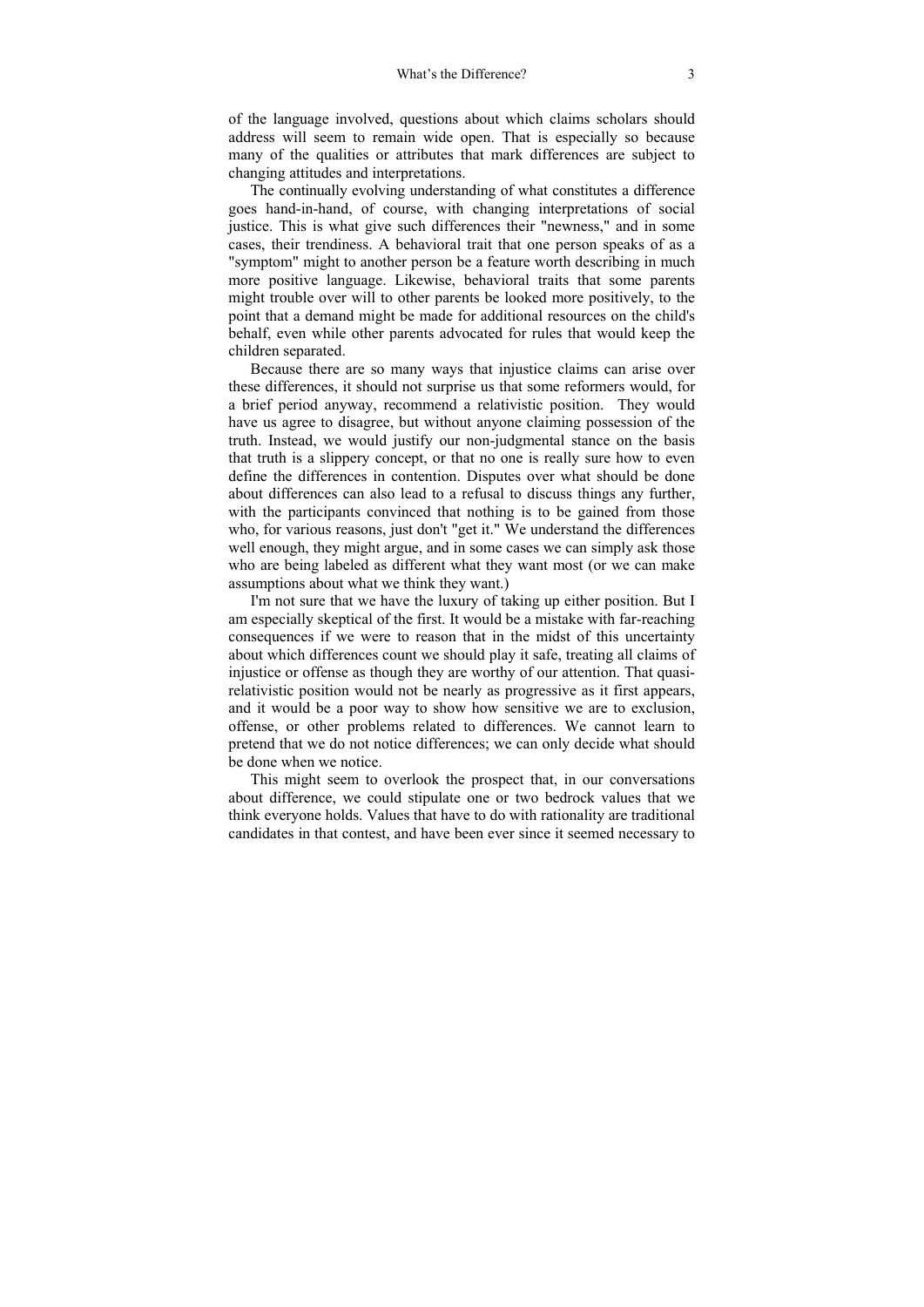#### 4 Introduction

make one of the most visible distinctions, that between rational beings and those, such as animals, that we think act only on instinct or genetic momentum. There is a great deal of wishful thinking in our preoccupation with using rationality as this dividing line:

If human equality is true, it is not in respect to any host property we can see or touch; it is, as we have urged, because all rational persons share uniformly the capacity to be morally good. But that is believable if, first, all rational humans have a uniform capacity freely to strive to discover and realize the correct way and, second, if this striving works towards a person's moral self-perfection (Coons & Brennan, 1999, 121).

Even where we can say that our desire for this kind of taxonomy is itself made on more rational grounds, it has always been hard to avoid the political or social bias. The fact is that we very often want to live alongside others whose behavior can in some respects be understood, if not predicted. And we know what type of behavior we would like to follow from this common rationality, and that is not limited to the behaviors used to solve math problems or find the best price on new furniture.

The sentiment behind wanting to use rationality as a baseline does seem to be aimed in the right direction, that of trying to align different perspectives to a common morality. But there is more than one rationality to speak of, and there are still many more cognitive or behavioral differences that, taken in themselves, do not immediately bear on moral issues or even a vague sense of a social good. There is, for this reason, no solution to our problems in the systematic treatment of unequals, or those who we feel are unequal, as though they are equal. A strategy where we talk of embracing difference without making value judgments about which ones should take priority would have us acting" as if we were so impressed by the fact that we could not unscramble scrambled eggs that we denied that any legitimate distinction could be made between the ingredients" (Cooper, 1981, 65).

There is also the possibility that in our attempt to avoid privileging one claim of injustice over another, we would reduce complex moral issues to the equivalent of slogans ("celebrate difference!"). Slogans, we know from the history of social reform, tend to be bundled tightly with accusations and moral obligations, both so vague that society finds it almost impossible to respond to them in a way that does not leave everyone involved vulnerable to the next round of slogans. It seems, then, that we must draw some lines when we weigh claims about injustice, or when we talk of goals like inclusion. If we don't, we are going to be hard-pressed to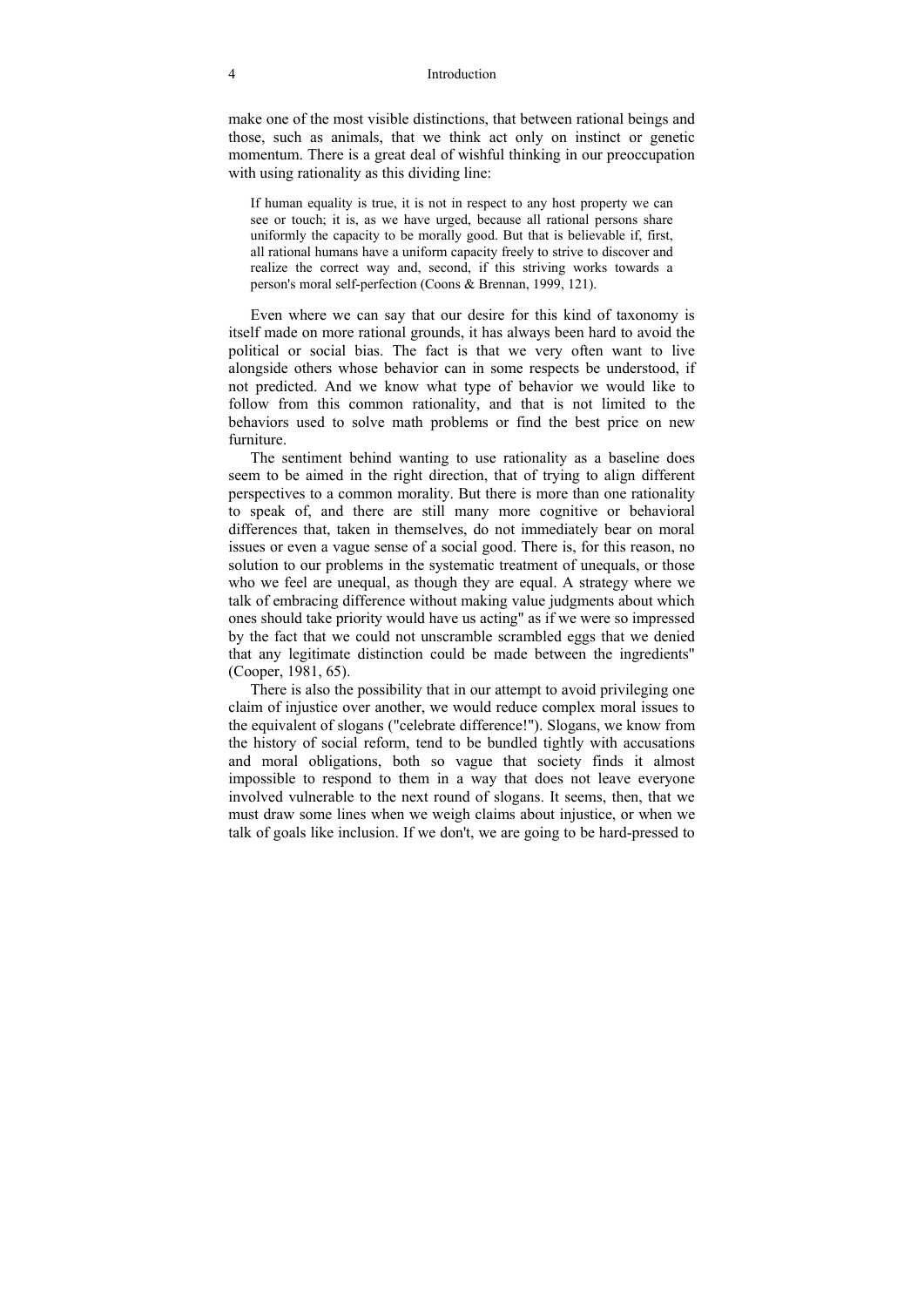defend the solutions that we do arrive at. It does not make much sense if we, in an honest attempt to get serious about the full range of offense claims, work from a model of justice that will in the end leave us able to respond only to a few of them. This guardedly skeptical outlook follows from the belief that any account of justice worth having is going to ask that we make tough choices in light of our increasing stock of knowledge. The outlook is rationalistic as well, in the sense that reform is needed because in almost everything we do, we risk misunderstanding the motives, interests, and abilities of others.

### **Labeling the Social World**

Behind the hypothetical scenarios I will present is the assumption that, when understood as the results of choices by rational actors, our behavior and our reactions should lend themselves to critical, and more or less objective, analysis. There are going to be exceptions, and I am not trying to reduce all of human experience to some simple, explanatory formula, any more than I am suggesting that we can take a value-neutral look at our cultural practices. I mean only that this stress on being able to rationally confront our customs and conventions where differences are concerned is as good an approach as we have found so far. And there seems to be much that we might learn in trying to tweak the details of ordinary interaction so that we can pose questions about where offense might arise and when we should respond to that possibility.

It seems undeniable that those of us who try to adopt a scholarly perspective on differences can pause and reflect on how we want to talk and write about them. At a common-sense level, we know that we can speak and write in a way that can make entire groups feel insignificant, unappreciated, and excluded. We also know that this risk can manifest in subtle ways, as when a well-intentioned essay or lecture might appear to gloss over or misunderstand the different priorities that people place on justice, for example, or the preference that some have for distinguishing between Us and Them. And it might seem convenient if we could treat such differences as though they are somehow outside of morality. But these things are what gives morality its point.

In that regard, one of the most important problems that we must solve has to do with the fact that not everyone is or can be as concerned to the same degree about morality or justice. We write on differences in full knowledge of the fact that there is little or no consensus on how (or why) one should live a moral life, any more than there is a universally accepted picture of human happiness.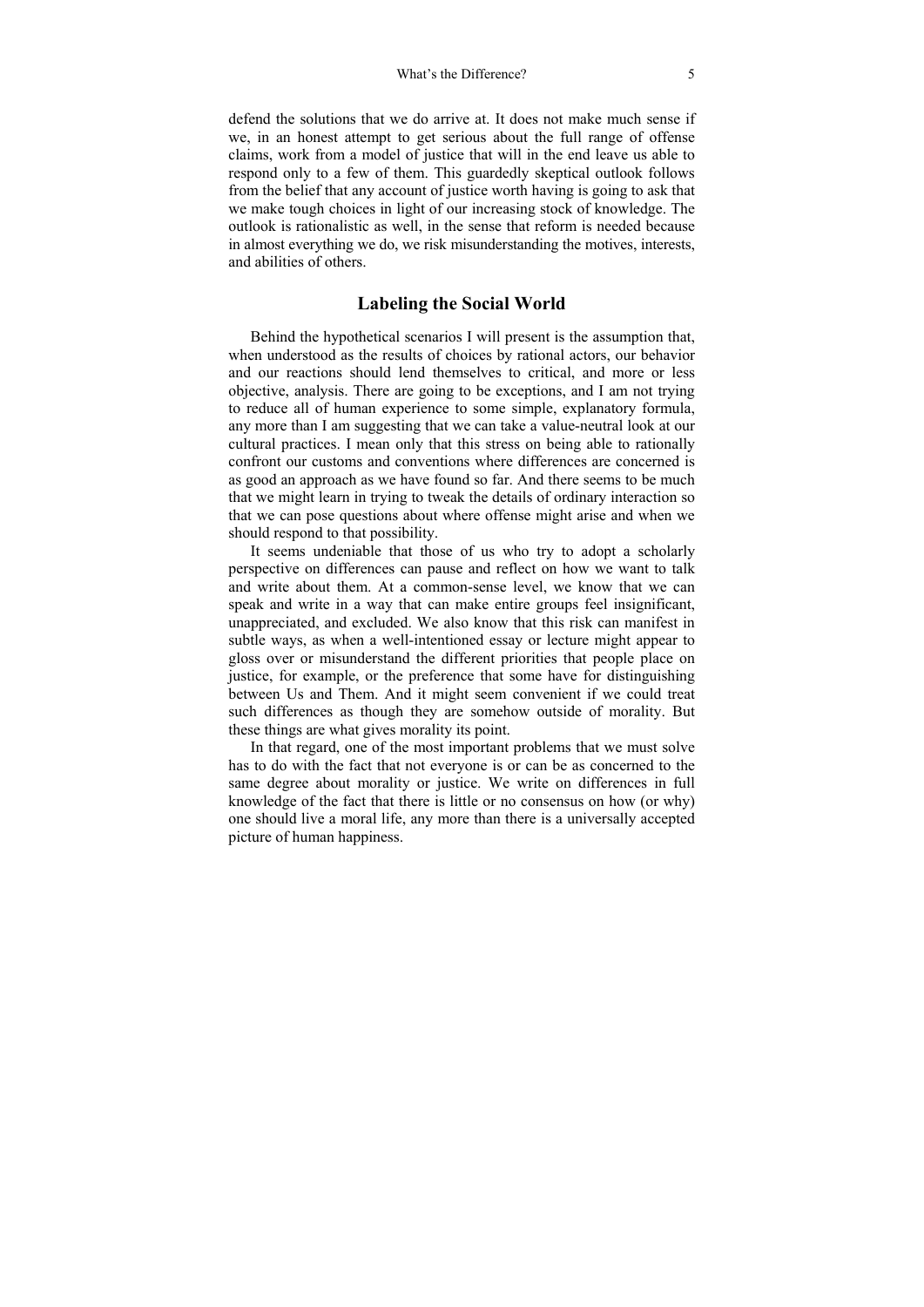#### 6 Introduction

Once we recognize that some things are intrinsically valuable independent of people's desires or conscious states, it seems an open question what the full range of objective values would involve regarding their nature, content, or relation to sentient beings. Although presumably there will be some essential connection between our nature and the boundaries of moral value, why must it be one of benefit, for either us or others? Why can't the boundaries of the objectively good extend beyond what is good for someone, perhaps focusing on our capacity to lead a morally good life, as well as on our capacity to have a prudentially good life? (Temkin, 1993, 273).

If we are in search of differences to accommodate, the variety of perspectives on social justice would therefore be one of the first places we ought to look. But what is to be done about that variety of opinions, and are we wrong to think that it is a problem to be solved?

To get at this question, we could suppose that you can honestly claim to not understand or feel the offense that another person feels. Does society have the right to force you to act like you do? Your reaction, as well as your reaction to your own feelings, might be significant enough that we would say that it marks a difference. But it has not been the type of difference that reformers have wanted to respect, and far too many writers on social issues presuppose without much evidence, that there is agreement on things like justice or freedom. This seems to me an instance where we must ask if the practice of purposely overlooking important differences, in the interest of practicality, can be sustained.

Of course, no one suggests that achieving a greater level of understanding of this or other differences is going to be easy. It is as common to find that what offends you is not, on any conventional view, wrong, as it is to find those who point out the distinction between something's being wrong and its being offensive. This is a variation on the idea we looked at earlier. It is the common-sense idea that:

[N]ot every slight, abuse, injustice, sin, and the like brings with it questions of toleration. Many are what lawyers call de minimis, beneath notice. Before questions of toleration arise, the wrong or sin must be sufficient serious. Some judgments seem to carry seriousness with then, for instance, those described as wicked, vicious, and cruel; others do not. Even those judgments that imply serious wrongdoing, sin, or offense are sometimes used in ways suggesting lesser wrong, since, and offense. Reds may say that it is a 'sin' or a 'crime' that Blues are lazy, pushy, or excessively loud. But we mean this only half seriously or in jest, as when someone says that 'there ought to be a law' against wearing leisure suits in public (Oberdiek, 2001, 62).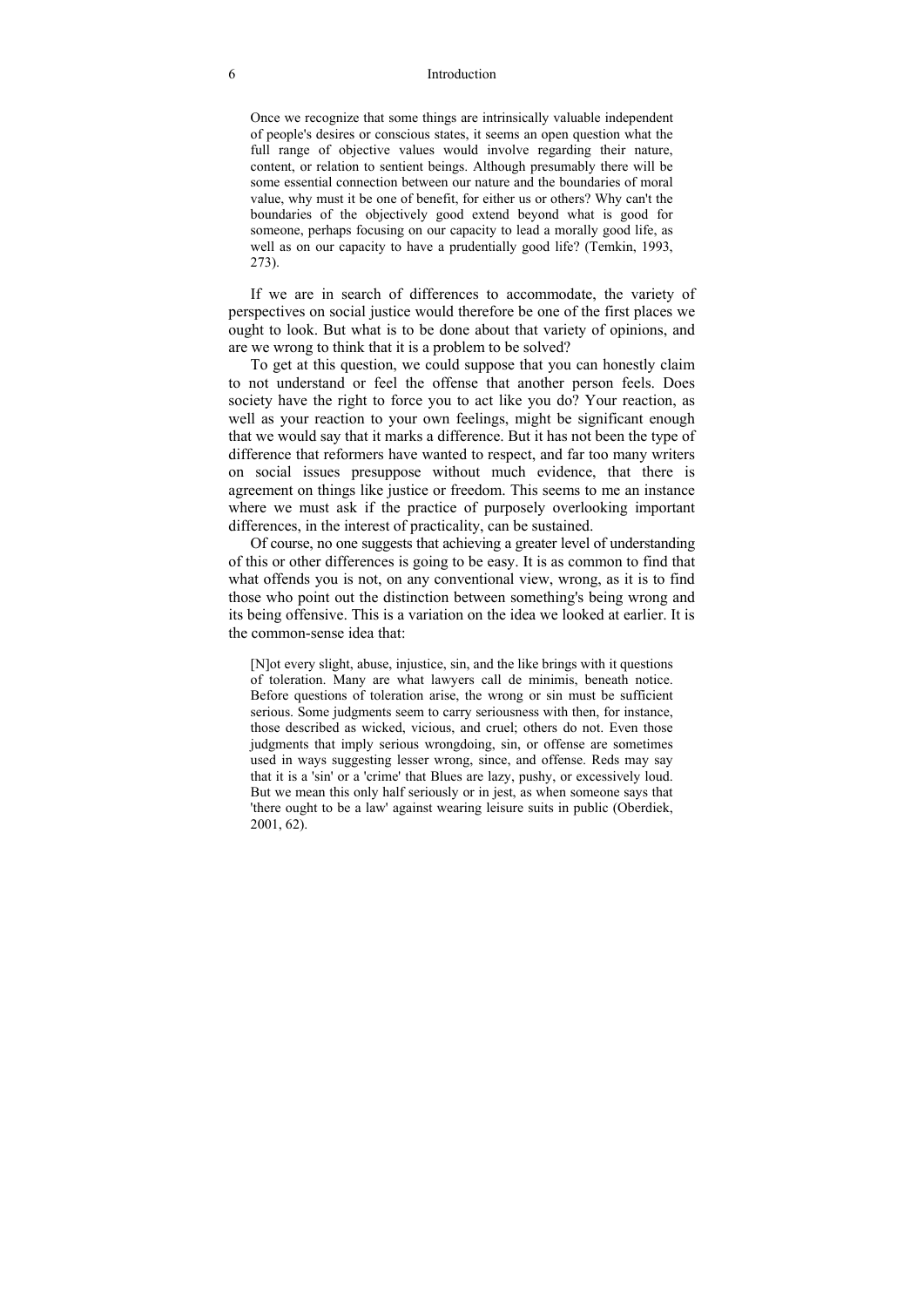The point for our purposes is to reiterate that, in spite of good intentions, there are going to be offensive ways of discussing claims of offense, and ways that we can carry on that can seem to exclude the very people who might be able to, through argument or experience, improve our chances for reform. It might even be true that there is value in talking about differences without needing to be guided by some visible endpoint. Perhaps the horizon will continue to shift away from us anyway. That shift could occur if, as I suspect, the more that we learn about human differences, the more that we will have to discuss whether (and how) our policies should promote or embrace them.

By the same token, the more that we sift through what we think are the lessons from our own history of attempts to get clear on such things, the more room we will have for second-guessing. When I suggest that we should pay greater attention to the way that we talk about differences, I don't mean to say that most people are unaware of, or just don't want to face, the problems involved. I think that there is widespread agreement that one of the most pressing issues we confront is that of achieving the highest possible level of inclusion in society, while remaining realistic about how, for instance, we should distribute healthcare, educational, and community resources.

Again, however, the problem is that we are pulled in two directions, especially when we try to devise general principles will help from one case to the next. Those of us who study and discuss differences are pulled, from one side, by the thought that differences shouldn't matter as much as they seem to, and where they do, it is because we are uninformed, insensitive, and reluctant to give up our power. From the other side is a pull from the idea that recognizing differences often means acknowledging that there are behaviors we prefer, personality traits that we find endearing, and those that we would rather avoid at all costs. If you are delivering a public lecture on the need to embrace difference, and I choose that moment to throw a pie in your face, it is hard to imagine that I would get much sympathy if I explained that, as it happens, this is just a disposition that I was born with. It is about time that you learn to be more accommodating, I might add.

To address the moral issues that scenarios like this one (minus the piethrowing) raise, we will have to grant that the potential for offense exists wherever our conversations rely on the distinctions that we feel we must make between groups of people, or the attributes that we associate with individuals in those groups. We might decide that this means that the Members of the Pie-Throwers United! movement will have to understand that, in some cases, they must live with the fact that the differences which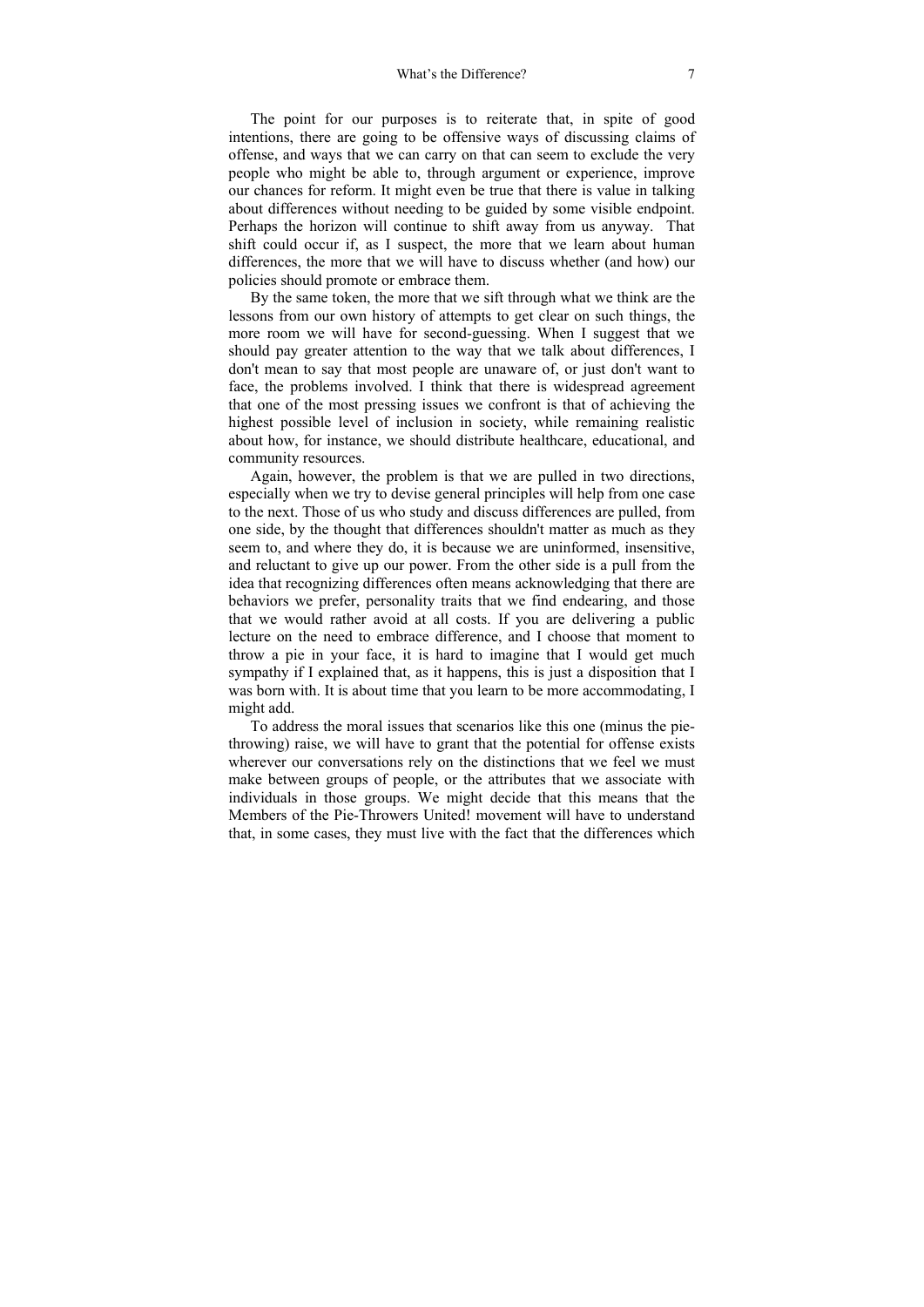they use to self-identify give others reason to want to find another place to conduct their lectures. "They have their place, and we have ours," we might say, if we wanted to put a spin on a very conventional interpretation of justice or personal liberty.

The trouble this time is that history reminds us that we know better. We know that in our conversations about difference it can appear that separate but equal is often too separated and not very equal. There is also the fact that, some would say, we are learning more about how many of the differences can be modified, treated, and even eliminated. This is another point on which it is difficult to make analogies to, say, ethnic differences, but it is also not something that gives us very much traction for reform. The prospect that things like differences in emotional reaction might be altered through various means does not tell us very much about whether they should be. If anything, that prospect delivers new puzzles about the boundaries of individual and community. If you notice my anxiety at parties, can you argue that I need treatment for that, so as not to upset the other guests? Should Uncle David seek medication that will block his urge to share smutty thoughts during family gatherings? Why can't he reply that the rest of the family should not impose their standards, and their labels, on him?

There are several ways to understand the tension in scenes like these. But I am interested in the idea that our feelings about cognitive or behavioral differences are not always reliable guides to what an appropriate reaction would be. I think that this unreliability is due in part to the deep-seated ambiguity about what it is that qualifies as a difference (a word that can itself function as a label), and the way that our reactions to difference, and our sense that we are different, are in the end expressions of feelings. It is a truism that one person can never share another person's feeling the way the two might share a park bench, so to the extent that the most common way to express and compare those feelings is to rely on language, we can answer calls for social reform by committing ourselves to better understanding the labels that we use when we describe differences.

When we try to understand labels, differences, and reactions to both, we should assume that there is not much that is new or simple in the puzzles related to our labeling. Questions about how we should describe and understand differences have been asked, since ancient times, within the larger conversations about human flourishing and what it can tell us about how to structure society. There are questions which have to do with the ontological status of the categories that we attach the labels to. Is there a real line between the normal and the deviant, or only an imagined, constructed one? Can a person be in one category while experiencing some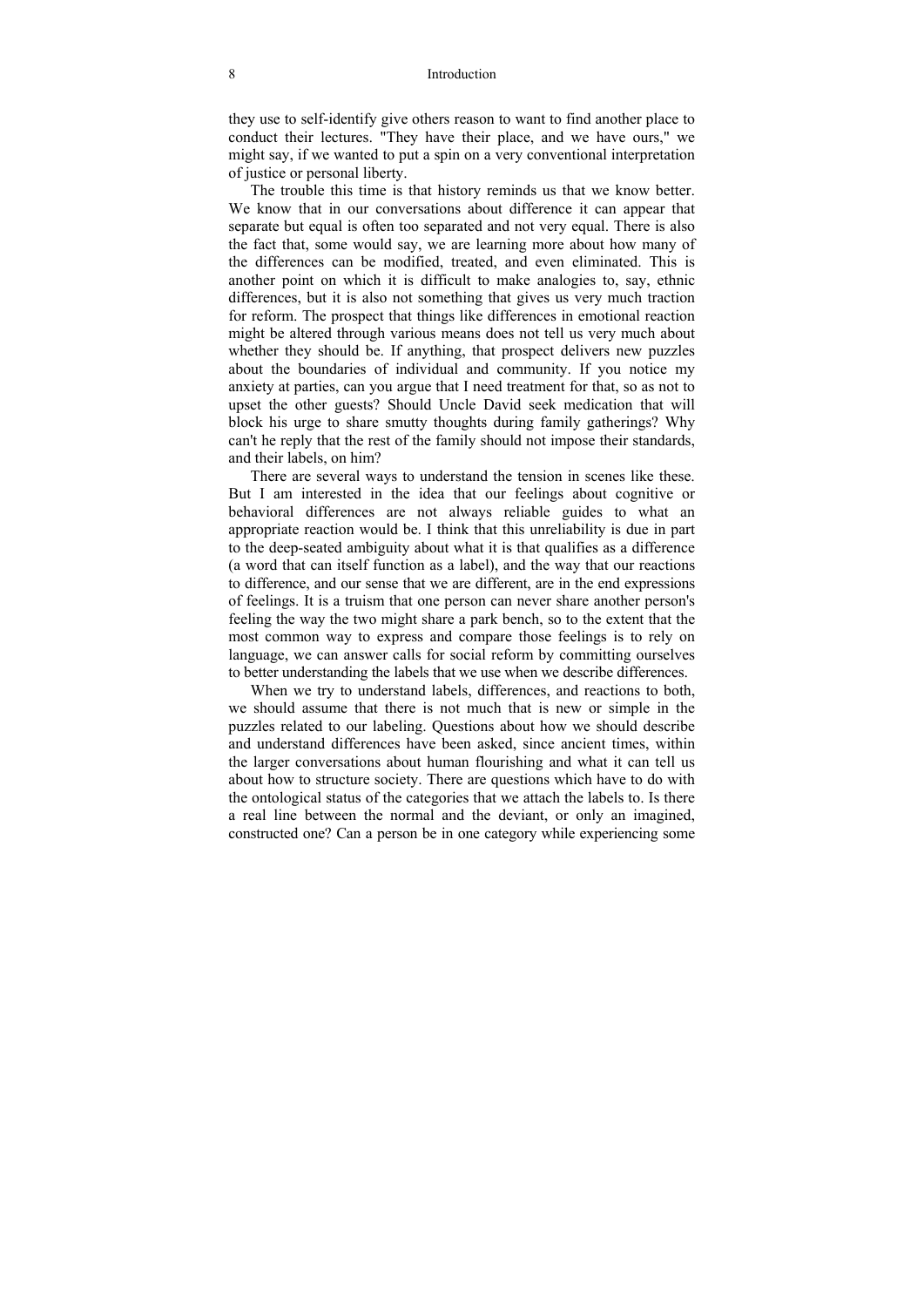emotions or beliefs, and moved into another category while feeling something, and accepting beliefs, that are very different (Strawson, 2007)?

Regardless of the origin of those categories, how broadly do we want the labels that we associate with them to stretch? This last question gets at one of the most controversial, and political, aspects of our conversations about difference, so I will say more about it later. Now I will only stress that new or not, these questions take on practical importance when we need to explain why, for example, we describe one student as "gifted" and another as "outgoing."

The questions become more complicated still when we try to explain whether we think it is a good thing for a person to merit such labels, or for another person to apply them. As is true with the general attempt to show which claims of injustice we should take seriously, there do not appear to be any shortcuts worth taking when we reform our label-use, unless we want to generate doubts concerning how committed we are to reform in the first place. If, for example, we are comfortable with the idea that social categories, like "normal," are only human creations, then that status transfers to the labels we use when describing them. And if that is the case, we should have answers ready when someone asks us about the assumptions that led to our creating and using them.

There is a likely response, on that interpretation, which does not require any esoteric theory. We create labels when we want to fence one group of people off from another. With the matter stated that way, it can seem straightforward that we would cozy-up to the idea that our labels and categories have some backing in, as we might put it, the natural world. We could defend our use of them on the basis of some teleological or naturalistic argument: when we welcome some and reject others we are only doing what is natural.

This response leaves much to be desired. There is no doubt evidence that any two people "naturally" have different cognitive skills when it comes to certain tasks. But that information does not contain within it instructions on how an employer should structure a workplace around that difference, or how an employer should conduct hiring interviews. We should completely dismiss the hints that writers in Critical Theory or continental philosophy sometimes drop, that when we apply labels we fall back on the idea that we are only doing what comes natural because this will keep power where we think it should be. I am skeptical that we can avoid injustice by going in the other direction, and challenging any use of labels or by not thinking in terms of categories to begin with. The drawback to that is that we would still need something to replace those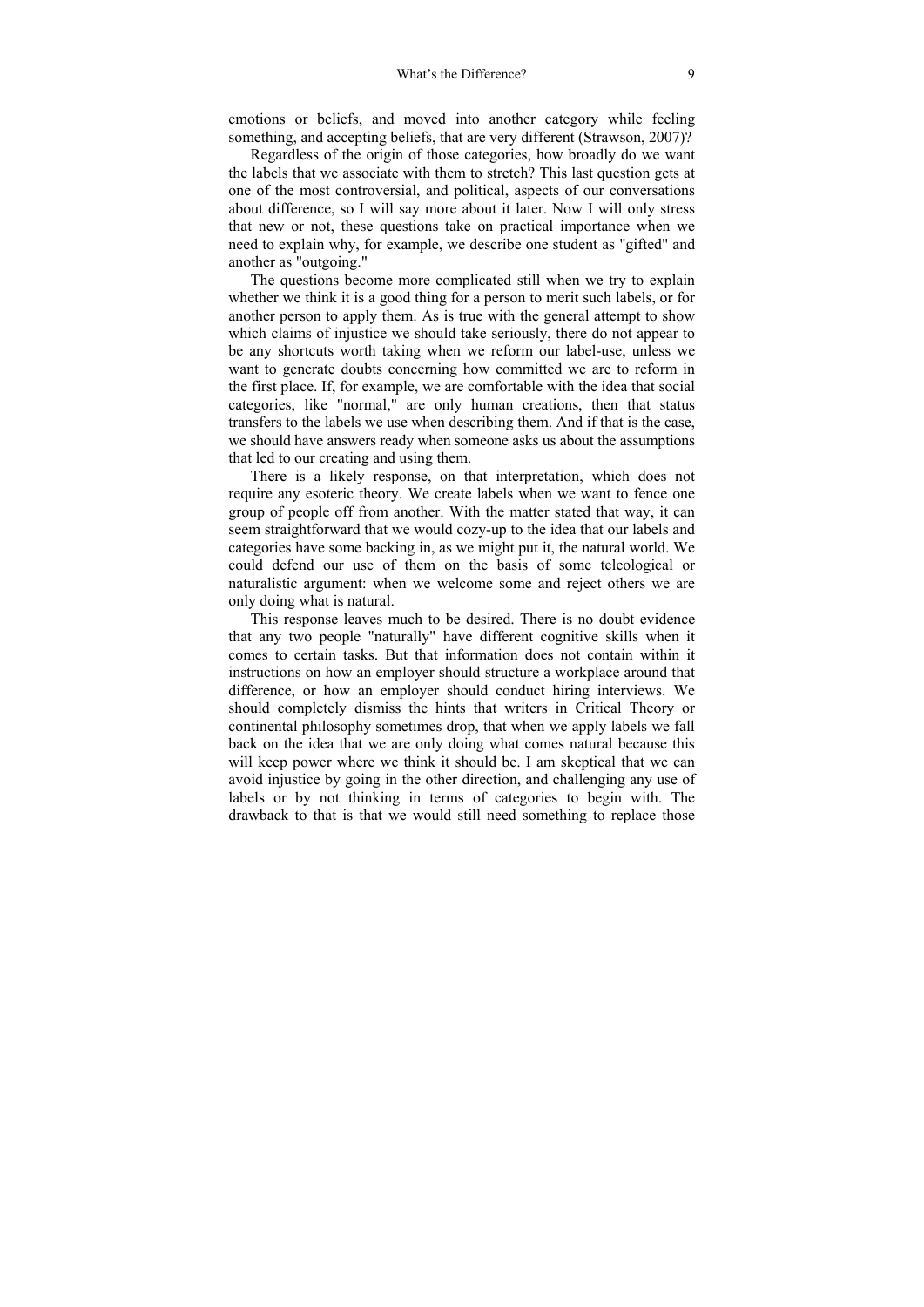labels with. But we should entertain proposals that would have us scrutinize any claims about how natural it is that are selective.

For the moment, assume that our labels are a necessary part of our language-use, and that this in turn reflects social necessity. That way, it would seem that if you ask me to pick up your children from school, I will need you to also tell me if I can instead transport any other children I see waiting, on the thinking that they are all pretty much the same, and that you would feel bad judging any particular child as more deserving of the ride home. It is easy to see the element of social necessity here, but how much support do we want to give to the idea that our rules of language-use do not come complete with guidelines on sensibility? One can understand the word "unintelligent," for instance, and not have a clue as to whether it would be wrong to use it when referring to someone.

Later, I will suggest that neither science nor philosophy can pretend to say, by themselves, why it should matter to us whether or not one can be labeled intelligent (or anything else). I will set that discussion up, however, with the following thought experiment. We have probably all sensed from the time we were young that we can't get very far without labels and roles. This is so even if at the time our knowledge was not terribly philosophical or scientific. That is, even if we did not, as children, try to arrive at consistent and fair ways of talking about these things, it seems likely that our childhood games like "cops and robbers" required that we understood the relevant labels, knew which of those went with certain roles, and which behaviors were suitable for the people we assigned them to.

This relationship between labels and roles would have had tangible benefits to us: if nothing else, the relationship would have helped us know when we were playing the games correctly. The labels might also have met the metaphysical test of referring to real divisions among groups and between individuals. Along these lines, it is also easy to think that as children we brought to our games of Cops and Robbers (or Afternoon Tea Party) roughly the same types of cultural resources that adults find necessary in social contexts. Admittedly, there is an important difference in that, as adults, we place a high value on reflection when we are in a specific role or when we need to assign someone (or some group) a label. And as adults we do spend a great deal of time wondering which of our linguistic references needs to be accurate, and which moral judgments should apply to the conduct of our games. But it nonetheless seems plausible to think that we had a vague sense of these things in our childhood games.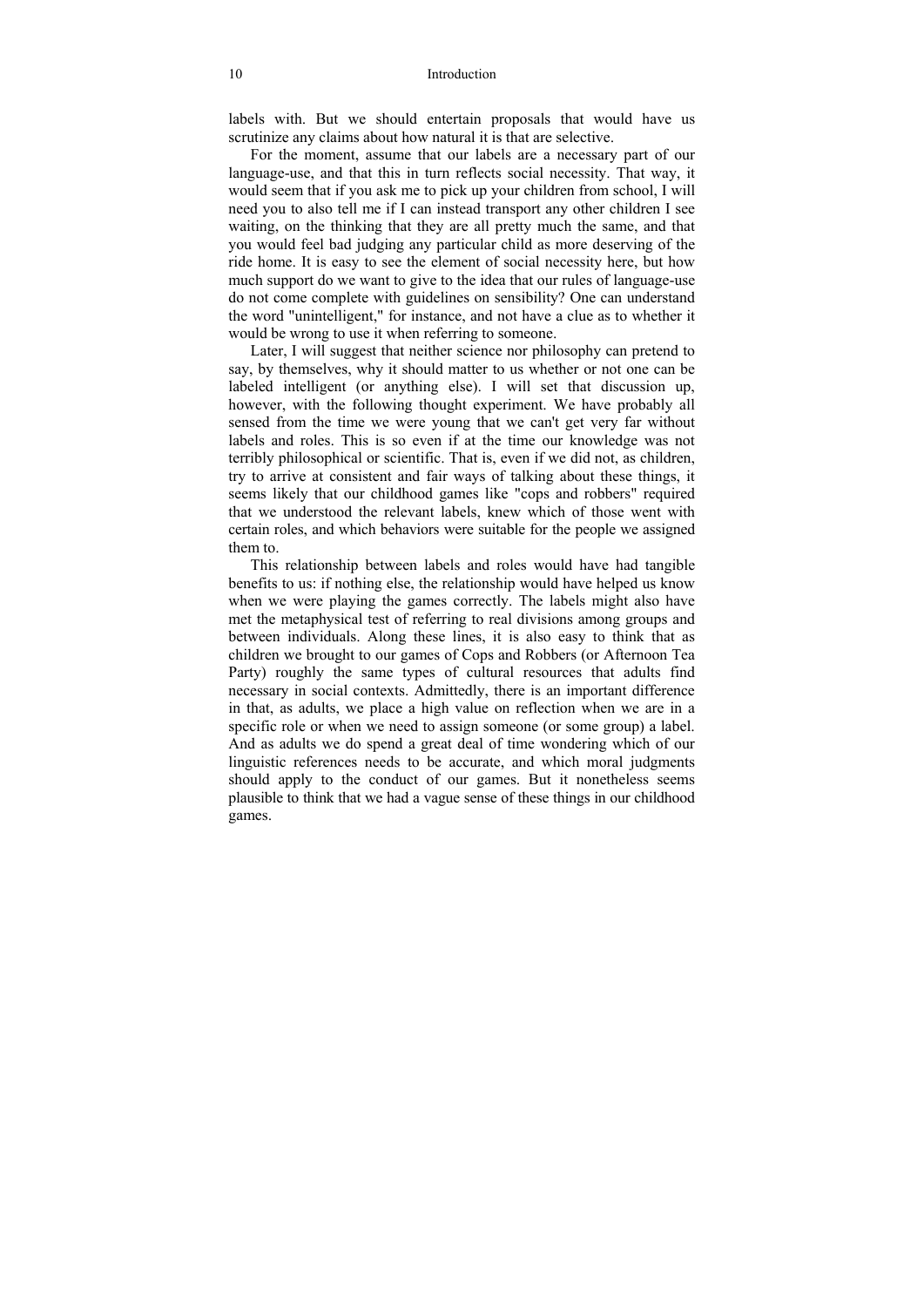We might put this in stronger language: perhaps those games were possible, and enjoyable, only because of the assumptions that we held about how clearly a particular behavior related to a particular role. I also wonder if as children we did not at least wonder if the benefits which go along with each role were distributed fairly, what the costs of playing a role incorrectly should be, and so on. With these assumptions in mind, how might we, as adults, coach children who were going to play such a game? We know that these reflections are at the forefront of any social interaction, and that even a perceived misapplication of a label can raise questions about the metaphysical or moral basis for the label. But suppose that we were asked to observe and advise a child's game of cops and robbers. Couldn't we, without too much hesitation, coach the children on how to play a good or bad robber, a corrupt or heroic cop, or any of the other stock of suitable characters in these games?

Could we do this as well for a game in which the children were supposed to play "autism and neuro-normal," or one that pitted the "clinically depressed" against the "paranoid"? Although we might at first be uncertain how to coach the children, could we recommend that in the same way as before they try to draw on a set of shared cultural ideas about their dramatic roles? It could hardly be that we would decline the request for advice on the basis that we were unfamiliar with the roles themselves. Most of us probably know more people who are autistic than we do people who are genuine "robbers."<sup>1</sup> How much more evaluative license would we need as spectator-coaches of these games? We know how we could respond if, say, the child designated with the label of "robber" started to chase after the "cops." You're supposed to run the other way, we might explain. In a neuro-normal game, things would seem different, as would the measures that we could use when assessing the play.

Someone might object that I am omitting too much from the analogy. When we teach children how to play cops and robbers, part of the coaching has to do with ensuring that they understand what the roles and labels actually refer to. We would make sure that they understood, for example, that while it is fun to pretend to be the robber, they should not seek to become one in real life. Likewise, while it might seem exciting about playing the cop, the children should understand that interacting with real police officers is serious business. In this respect, it might seem that as soon as we tried to include a similar level of detail into the neuro-normal game, we would conclude the game before it started, since we would have to teach the children that it is wrong to make light of the relevant labels.

This objection raises an important point, but it also to make mine. I don't question whether it would in some settings be inappropriate to role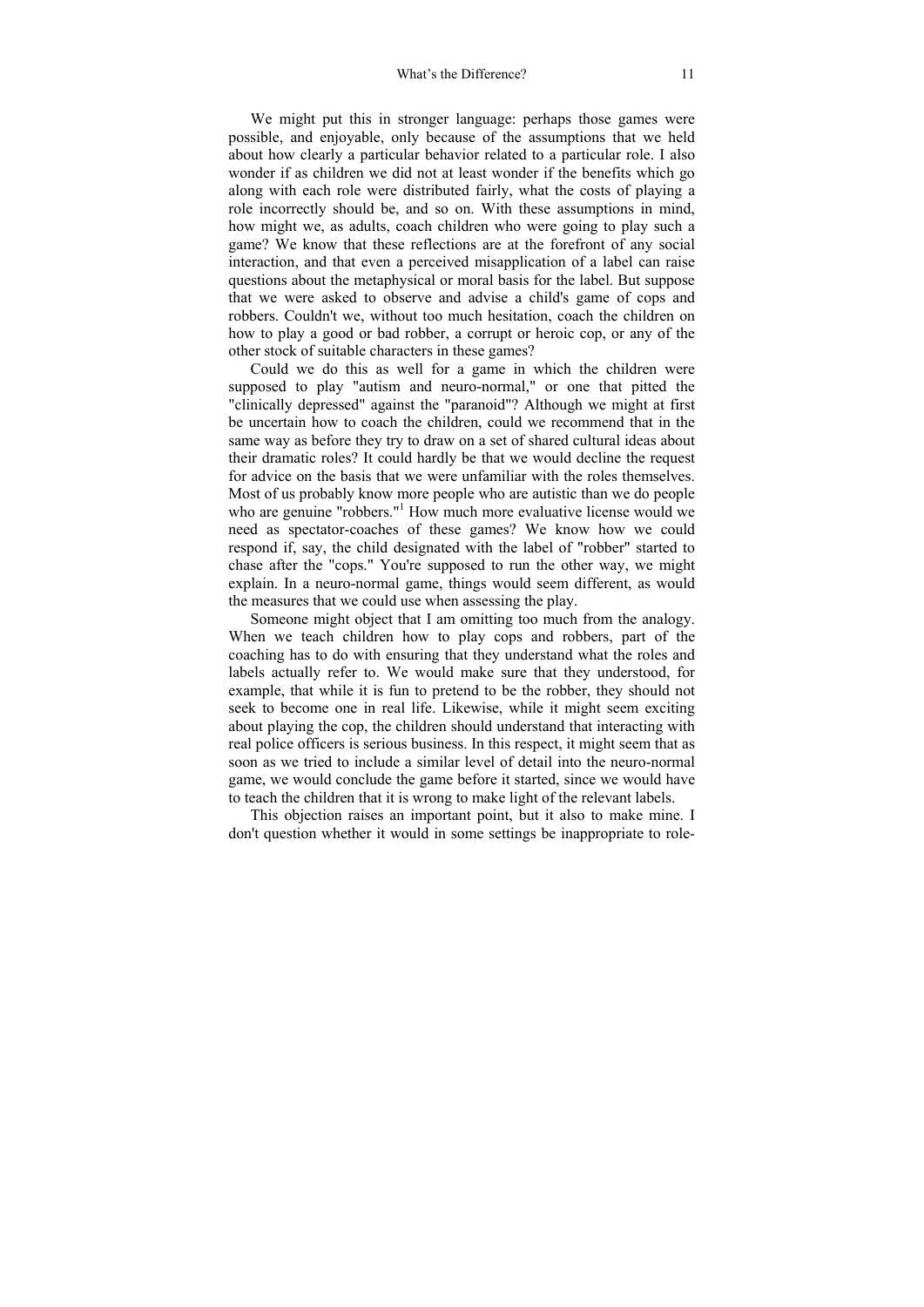play. On the contrary, it is probably true that games like cops and robbers have never been terribly sensitive to the realities of police work or the selfimage of robbers. But the thought experiment can test intuitions that we have about labels like "autistic" or "bipolar," for instance. If we don't think that children should act out the roles that go along with such labels, it is worth asking why. It is noteworthy also that parents do ask similar questions about whether games of cowboys and Indians are insensitive toward certain groups too. And there the idea is that it is not enough to draw on what we think we know about our social world and its linguistic counterpart. The point is to challenge that knowledge. It would be a valuable lesson in itself if children could grow up thinking that some labels are ruled out today as holdovers from a time when we did not understand differences as we do now.

I have no illusions that these would be easy lessons to share with children either. The difficulty in talking about such things with adults suggests otherwise. In any event, there seems as much of a risk in thinking that children don't reflect as much as we might want them to about labels as there is a risk that we adults will come away from such hypotheticals thinking that we are better at that reflection than we really are. To that end, we would want the children to understand that, as vague as our labels can be, it is rare that we know for sure how they might affect the people we label. We would want to explain that tossing questions about roles back and forth is a complicated, serious game in itself because it forces us to poke around in so many other areas of private and public life.

This dynamic occurs when we focus on things like the different emotional reactions that people have to environmental stimuli. We probably think that we have a good idea of what to tell children about how they should react towards police officers (or cowboys and Indians). Shouldn't we be able to explain to someone who asks what should be done when a person in our midst expresses sadness in a way that we don't expect? We might think that something is amiss if a person laughs during a funeral ceremony. The trouble is in getting clear on what the wrongness involves, or how we should deal with the person who finds humor in that situation. The lines quickly blur when we try to describe the emotional reactions and judge their social value. If this were not the case, it would be a simple task to explain why we think that it is right that people be moved when looking at, say, photos of the victims of a natural disaster, and wrong that they be moved by looking at photos of their neighbors undressing.

We might imagine how a student could feel an emotional connection with a particular culture that he has learned about from his teacher. The student might then try to dress and speak like the people he associates with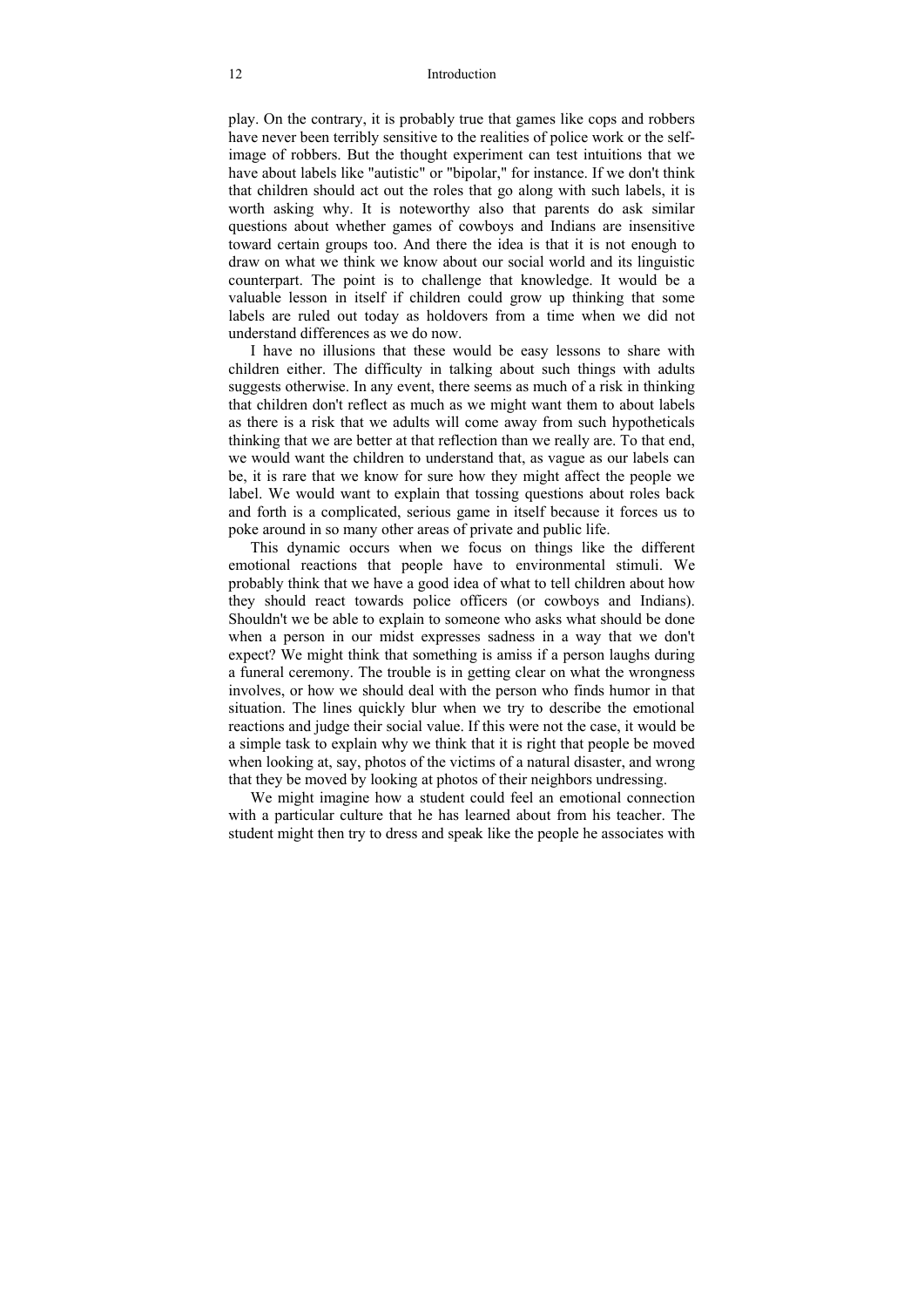that culture. As before, though, there will be questions about how accurately the student understands this culture, and which details would we think are important in that regard. When we ask these things, it doesn't seem beside the point that there are questions about whether there is really a genuine culture to speak of, populated by those who have been diagnosed with certain symptoms, or who meet some other useful means of categorizing. There are deep questions about what must happen to transform a group of people into a culture, or even a community, and what demands that group can then make on the rest of us. We must as a society talk through these considerations if we want to respond to claims of injustice, since we will need to explain why we think that, for example, one culture has a stronger claim to certain resources than another.

### **We Should Talk**

These sketches are meant to get at question like the following. What is and what should be happening when we apply labels and make choices in light of them? Why is one act of ranking people acceptable and another is exclusionary or discriminatory? What should we make of a girl who attempts to model her behavior on the behavior of people she thinks exhibit symptoms of depression? Or another student who admires what he takes to be deaf culture, and announces that he will respond to others only if he can lip-read, for example? Would we judge these students the same way we might a student who is enamored with what he thinks are aspects of the culture of the Scottish Highlands, and takes to wearing a "kilt" to school?

Such questions seem to reveal the two elements at the core of many labels: a claim that X belongs in a certain group, and a claim that one ought to feel a certain way about that. The labels let us distinguish: we carve the social world with our words, and then, standing back, we rate our efforts. But as useful as these distinctions are, our rules of language use leave out an account of whether the same moral rules, for instance, which allow us to tell children not to accept a ride home from someone we would label a stranger, will let us decide whose children get to sit next to ours on the bus. When we make social distinctions, we usually do so in a way that will allow us to discriminate based on the qualities that we think a person ought to possess in a specific context, and based on the behaviors that we ourselves value in it.

To return to the skeptical point that I mentioned at the start, it seems that loaded into these distinctions are cultural values that might or might not have rational backing. This suggestion, that our use of labels outstrips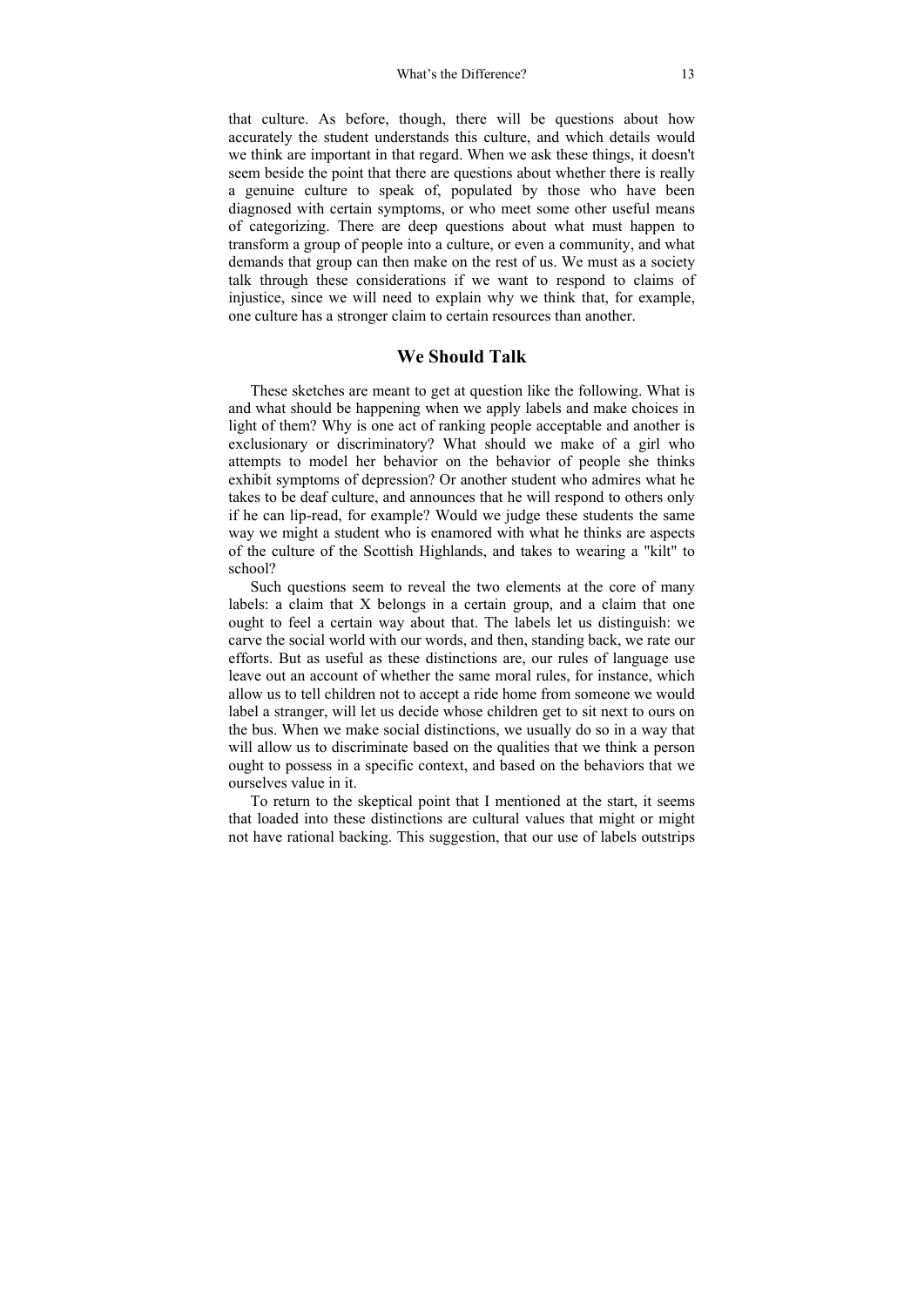#### 14 Introduction

our ability to justify ourselves, will for some require an explanation. There are some who would argue instead that, as it often happens, their labels have a self-contained justification, one that somehow immune from rational reconstruction. I have occasionally heard something to this effect, and the argument goes like this. Labels are to be fought over like turf, and the claim to that territory will be established by those who truly understand the real interests of the who are labeled. Where those who are labeled lack political or economic clout, it is necessary to establish spokespersons, institutions, and social movements in support of the reform of language, and in the name of justice. This could then be seen a positive development, a way of giving a voice to those who would otherwise have been left out of our discussions about difference.

In other cases, however, this idea that, once established in their proper social domain, labels are beyond moral criticism, can be an invitation to demagoguery and still more discrimination. It is as if the spokespersons are under the impression that we can speak of inclusion while we build even more fences. Activists who approach problems related to difference this way often have a bone to pick with scholars and other researchers who would recommend that we understand labels as dynamic reflections of the changing values in society. For those researchers, the way to arrive at proper balance of difference and discrimination is to update our labeling routines using scientific or clinical knowledge.

The advocates of this rationalistic method sometimes overstate the chances of success. As I have tried to explain, whether there is a rational justification for our labeling routines should not be the question. The better question is how open to examination our reasoning is, and where we can look for help when we want to validate it. If one agrees that this is important, then it would make sense to also examine our methods of arriving at conclusions about the social world, since that is where the labels and our routines are. I think that when we look there, we will find more pluralism and change than we will stability and consensus. Questions about offense, labels, and justice are controversial because so many of them turn on more fundamental disputes about how well they should hold up to scientific and moral scrutiny.

I am not sure that there is a way around the responsibility we have to continually reinterpret labels. It seems reasonable to assume that we keep improving our ability to identify one person as belonging to a particular group (and most people as belonging to several), for instance, just as we can identify behavior or attributes that we propose as being better or worse, more advanced, and so on. And if we want to understand how principles of justice can apply to those people, we must take seriously the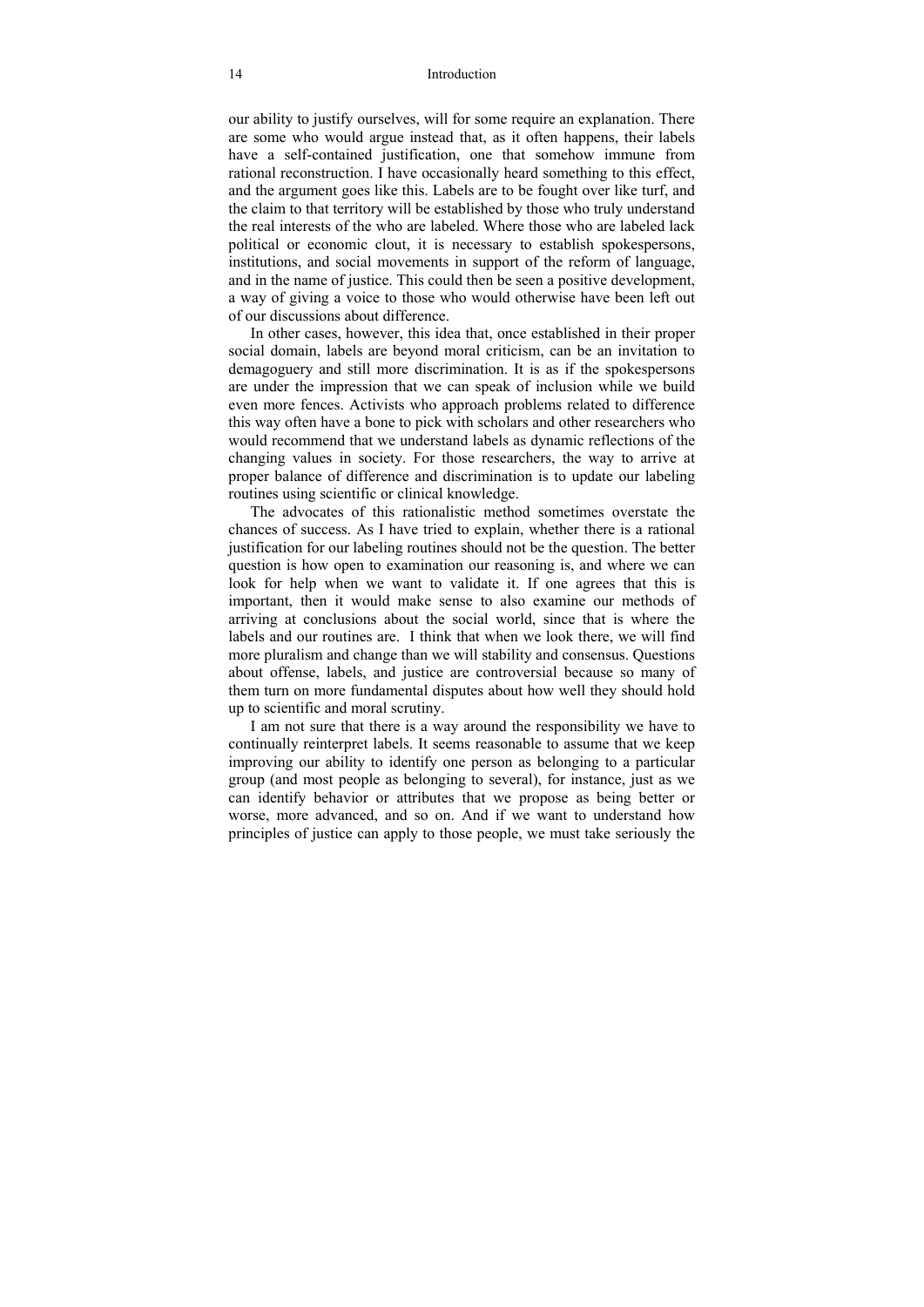idea that there are empirical characteristics that the sciences might study, and abstract or conceptual details that philosophy might examine.

What worries some critics is that neither science nor philosophy can claim priority within the process itself. They warn that since these and other disciplines have not always been good at self-policing, we should not trust the scholars to reform our thinking about differences. The trouble is, when we talk about inclusion, it is unclear where the discussion should turn if not in the direction of philosophical and scientific territory. The hope is that science, philosophy, and other speculative disciplines like fiction can offer checkpoints for our attempts to get clear on what it is that people are capable of, interested in, and just as important, how we ought to react to whatever that is. If we assume that the talks that we should be having will concern what constitutes "normal," for example, any consensus will require judgments that are themselves informed by scientific accounts of things like human physiology. In that case too, the only live issue then is how much philosophy and science we think we need.

In some quarters, drawing those lines is as difficult as it is to know what should count as a meaningful discussion about justice. Not long ago, I participated in a panel discussion about, among other things, what should be done to improve the treatment of cognitively impaired patients. Things looked promising because the room was packed with scholars and specialists from across the disciplines, assembled for a day-long conference on neuro-diversity. But this discussion was off to a bad start when the first panelist worked a number of jokes into her introduction, announcing at one point that "when you meet one moral philosopher, you've met them all." (This was supposed to play on a popular slogan which refers to persons with autism.) This was followed by suggestions that writers in philosophy had become, at best, distractions in the public conversations that we should be having about difference. If there was any consolation to be had for philosophy that day, it was in the message that science comes out of all of this looking even worse. The ideas said to come from moral philosophers, having to do with personhood or moral agency, were described as flawed if not insulting, mainly because they piggybacked on developments in medicine.

The accusation was that those of us in philosophy knew just enough about developments in cognitive science, for example, to be offensive, and that we knew just enough about logic to be able to convince the wrong people. Yet who doubts that we all face a significant problem in knowing how we should translate the feelings that we have about human welfare and experience into rational arguments, and vice-versa? Once the laughter had died down in the panel discussion, the speaker began to discuss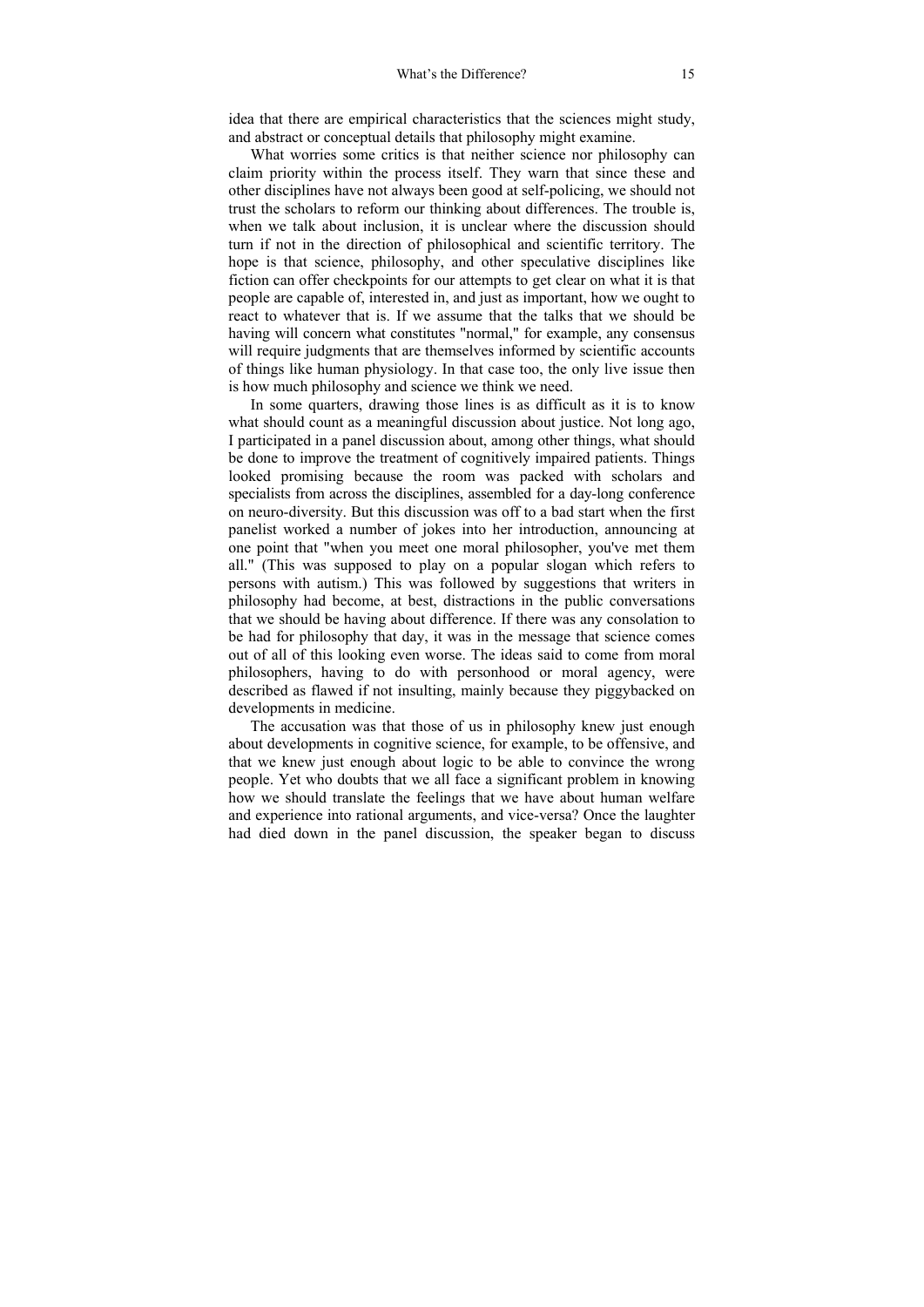#### 16 Introduction

responsibility, respect, social justice, and moral personhood. An audience that had been told that it would not have to bear one more discussion of moral philosophy was given, by panelists who had been trained at universities well-known for their programs in moral philosophy, a presentation which could not have made sense or been relevant without specific views about moral agents, for instance, and how we should account for the differences between them.

Questions about how we ought to treat each other and questions about how we should understand each other cannot be separated. Meaningful talk about inclusion and justice has, since Plato and Aristotle, included observation and speculation which has been directed towards answering questions of what we should do when people reason differently, when they manage emotions differently, and when people resist attempts to bring them into line. It isn't surprising that there are things that we do not like about this history; it is hard to defend Aristotle's view on the intellectual abilities of women, for instance. But it is the only history we have, and the most productive course would be for us to recognize the mistaken ideas that we have held about differences.

There is nothing to be gained in quarrels about who ought to have the authority to offer definitive labels like neuro-diverse, or about who can really "speaks for" those involved. A more productive outlook would hold that for us to talk about inclusion, and to attempt to resolve some of the moral, social, legal, and medical problems associated with that ideal, we need the help of as many specialists and disciplines as we can find. As we have seen, the distinctions we need when we talk about something like discrimination or justice will have to be brought alongside our need to explain what we mean by such terms. When using labels we will have to come to an understanding, of how far we want to welcome some kinds of behavior in society and restrict other kinds. And regardless of our disciplinary backgrounds, we should be secure enough in the knowledge of our own limitations to bring to these kinds of questions a welcome skepticism, not just about the possible answers, but to the way that we, as scholars, choose to break the questions off from the surrounding context. We can make our skepticism work for us if we continually look for ways to improve our conversations about what it means to not only live together, but talk about each other as well.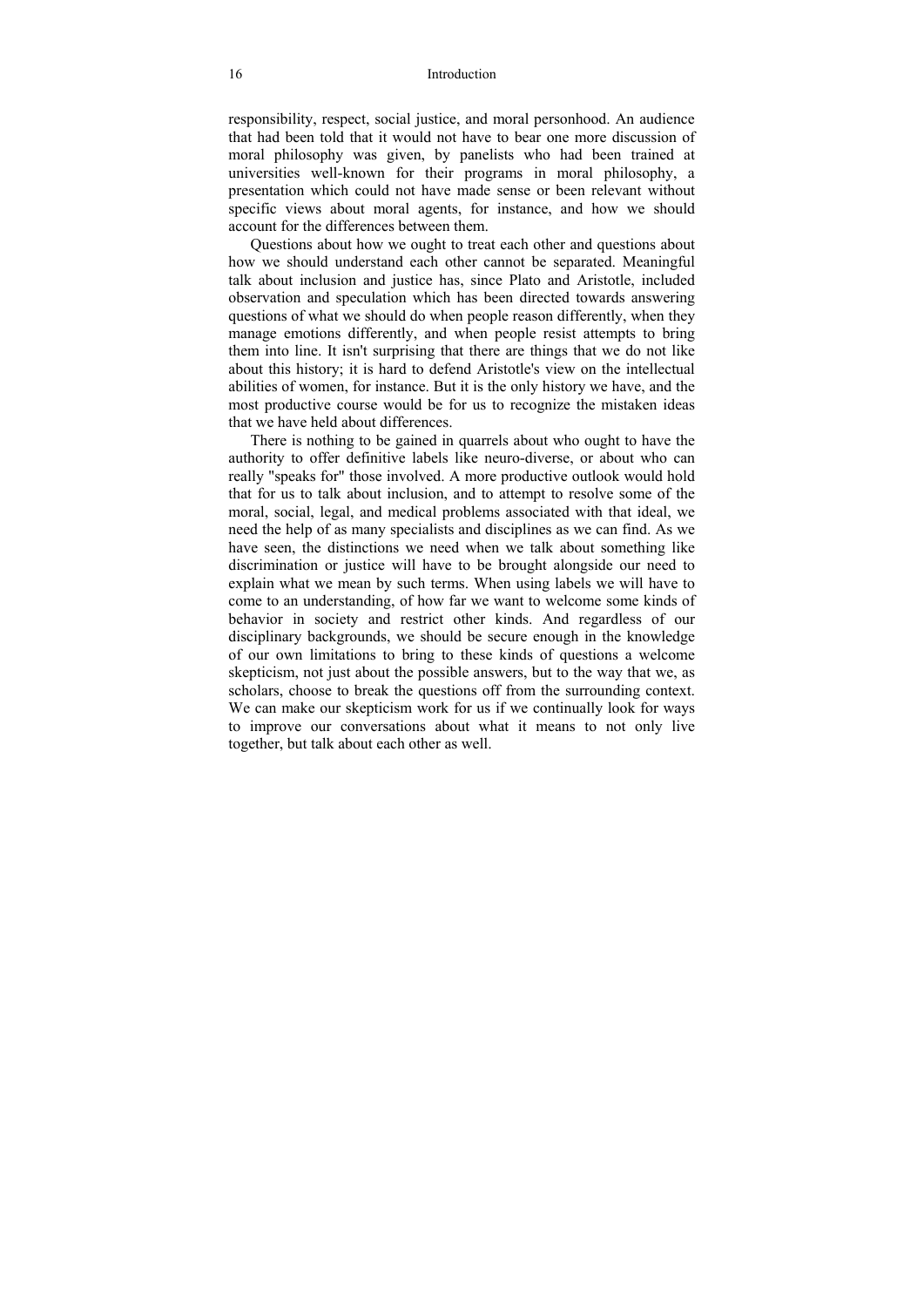## **References**

- Agam-Segal, R. (2009). Contours and Barriers: What Is It to Draw the Limits of Moral Language? Philosophy, 84 (4), 549-570.
- Coons , J. E. & Brennan, P. M. (1999). *By Nature Equal: The Anatomyof a Western Insight*, Princeton: Princeton University Press.
- Cooper, N. (1981). *The Diversity of Moral Thinking*. NY: Oxford University Press.
- Oberdiek, H. (2001). *Tolerance: Between Forbearance and Acceptance*. Lanham, MD: Rowman & Littlefield.
- Strawson, G. (2007). Episodic Ethics. In Hutto, D. (ed), *Narrative and Understanding Persons*, 85-115. NY: Cambridge University Press.
- Temkin, L. (1993). *Inequality*. NY: Oxford University Press.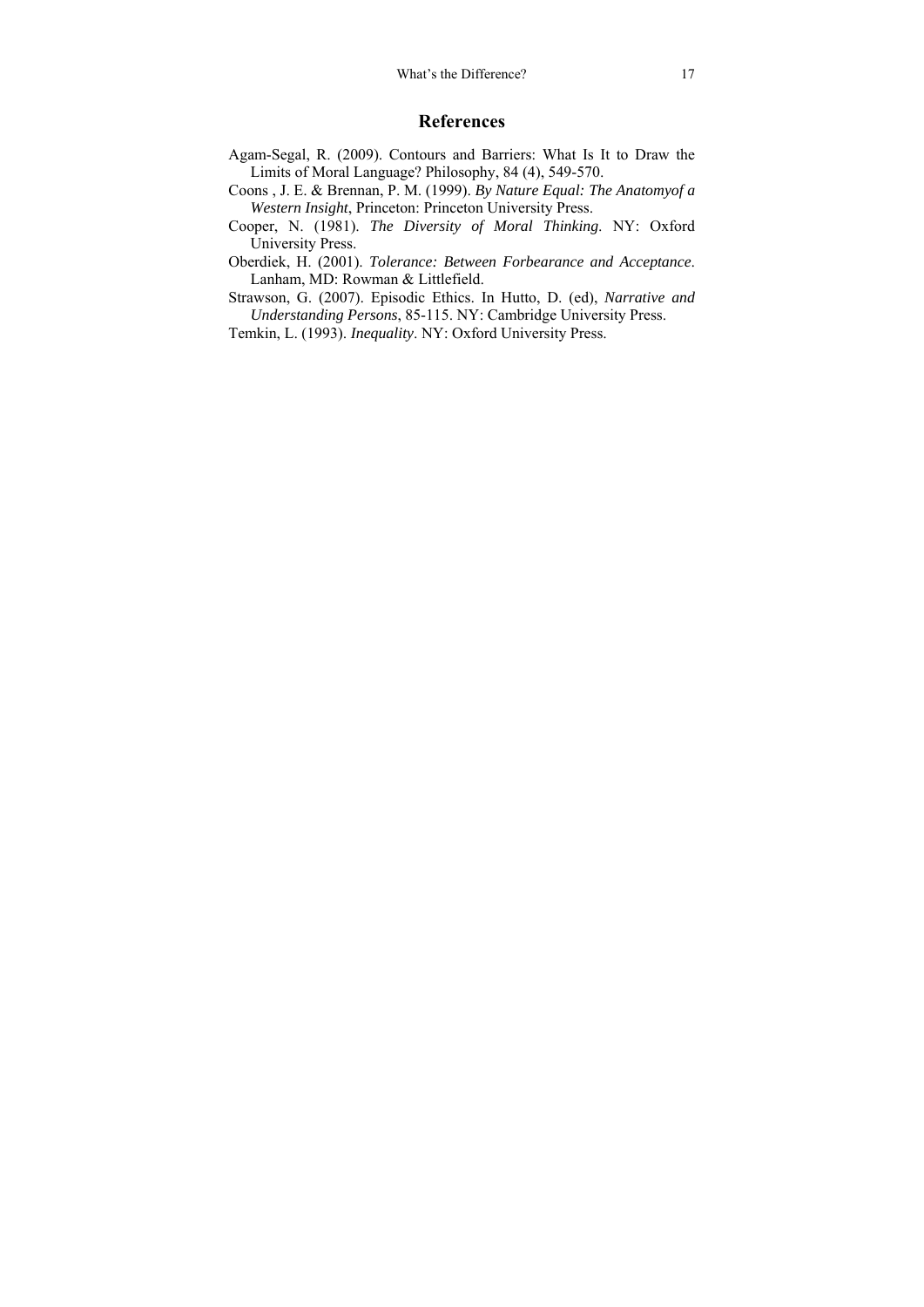# CHAPTER ONE

# NOISE AND METONYMIC THOUGHT IN THE PHILOSOPHY OF ARTHUR SCHOPENHAUER: SOME BENEFITS OF RETROSPECTIVE PSYCHIATRIC DIAGNOSIS THROUGH WRITING

# ALEXANDRA PERRY

### **Retrospective Diagnosis through Writing**

While philosophers have traditionally used introspection to explore normal conscious experience, an introspective approach may also be useful in constructing a coherent understanding of atypical conscious experience such as autistic experience. Of course, the appropriate methods for retrospective social diagnosis in medicine and psychiatry have been widely debated, and this type of diagnosis is often done using historical methods by looking at biographical or autobiographical accounts of authors and historical figures. Historical methods were used, for example, to retrospectively diagnose Frédéric Chopin with cystic fibrosis and bipolar disorder (Majka, 2003; Karenberg 2007).

Shortly after his death, Chopin's autopsy report was lost, and so medical historians and geneticists have used the medical records of members of Chopin's family to construct a genetic profile for the musician. Evidence that his father and two of his sisters had died prematurely from respiratory illnesses led medical historians to believe that the family might have carried the CTFR gene, which is often linked to Cystic Fibrosis and Tuberculosis.

Accounts of Chopin's melancholic periods offered by his pupils and friends in letters and eulogies have led historians to believe that the musician also likely suffered from bipolar disorder, and perhaps from hallucinatory disorder as well (Vasquz, 2011). Relatively conclusive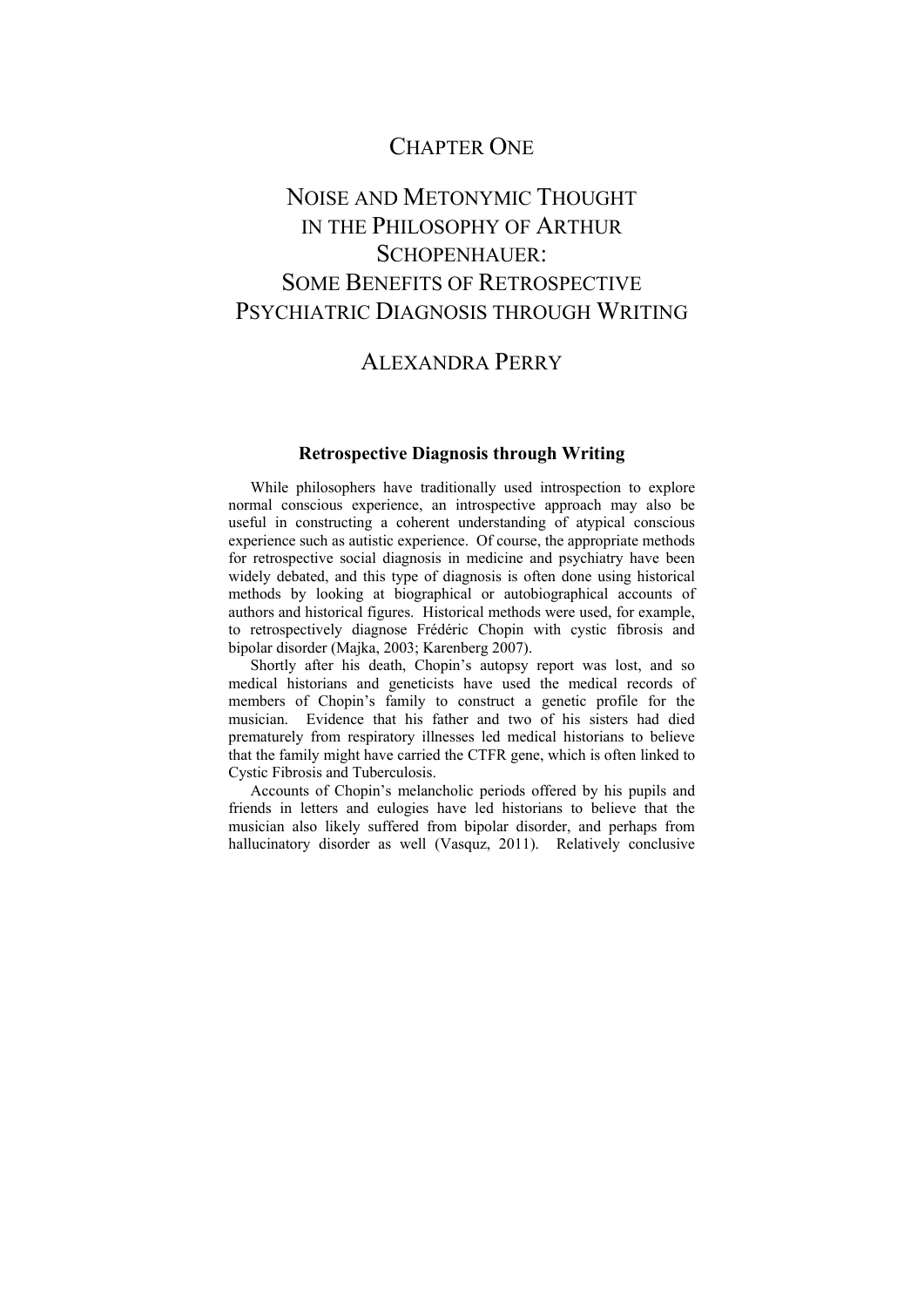evidence that this diagnosis is accurate is offered by authors such as Bernard Govaty, a Chopin biographer, who translated a letter that was part of his own private collection in which Chopin described a hallucinatory experience. Chopin wrote:

A strange adventure happened to me while I was playing my B flat Sonata for some English friends. I had played the Allegro and the Scherzo more or less correctly and I was about to play the March when, suddenly, I saw emerging from the half-open case of my piano those cursed creatures that had appeared to me on a lugubrious night at the Carthusian monastery [Majorca]. I had to leave for a while in order to recover myself, and after that I continued playing without saying a word (Chopin, 1848 in Gavoty, 1977).

Still, retrospective diagnosis is not a straightforward process. There are cases where psychiatric episodes are not described in as much detail. biographically or autobiographically, as Chopin's were. Oftentimes the relatively new recognition or identification of a disease or disorder makes it difficult to use historical information to retrospectively diagnose a physical ailment with as much accuracy as we might with a modern biological diagnosis (Mitchell, 2011). The criticism of using historical methods in retrospective diagnosis has recently been termed the Cunningham Debate.

Andrew Cunningham questions the legitimacy of the work of historians of medicine if they do not raise and address the sorts of philosophical questions about historical methodology and the limits of history that have been raised by philosophers of science about scientific methodology. Cunningham claims:

It seems obvious to us, looking through our scientific medicine spectacles, that of course social interpretations of disease (and what 'counts as' a disease) do and have varied from society to society, but it seems to us that these just express greater or less success in coping with the underlying constant disease reality 'out there' in Nature. As we assume that our own success in coping with disease has been the greatest, we naturally take our models of disease identity as the final, and thereby the only legitimate, models. So when we come to doing the history, when we come to trying to identify past outbreaks of plague for instance, we assume that what we need is the best modern thinking about the disease and its manifestations. Armed with this supreme form of knowledge we are able, we believe, to correctly identify outbreaks of plague in the past, even down to pronouncing on the presence or absence of the bacillus, and we correct the people of the past in their identifications of plague, telling them when they were right and when they were wrong, since our form of knowledge is clearly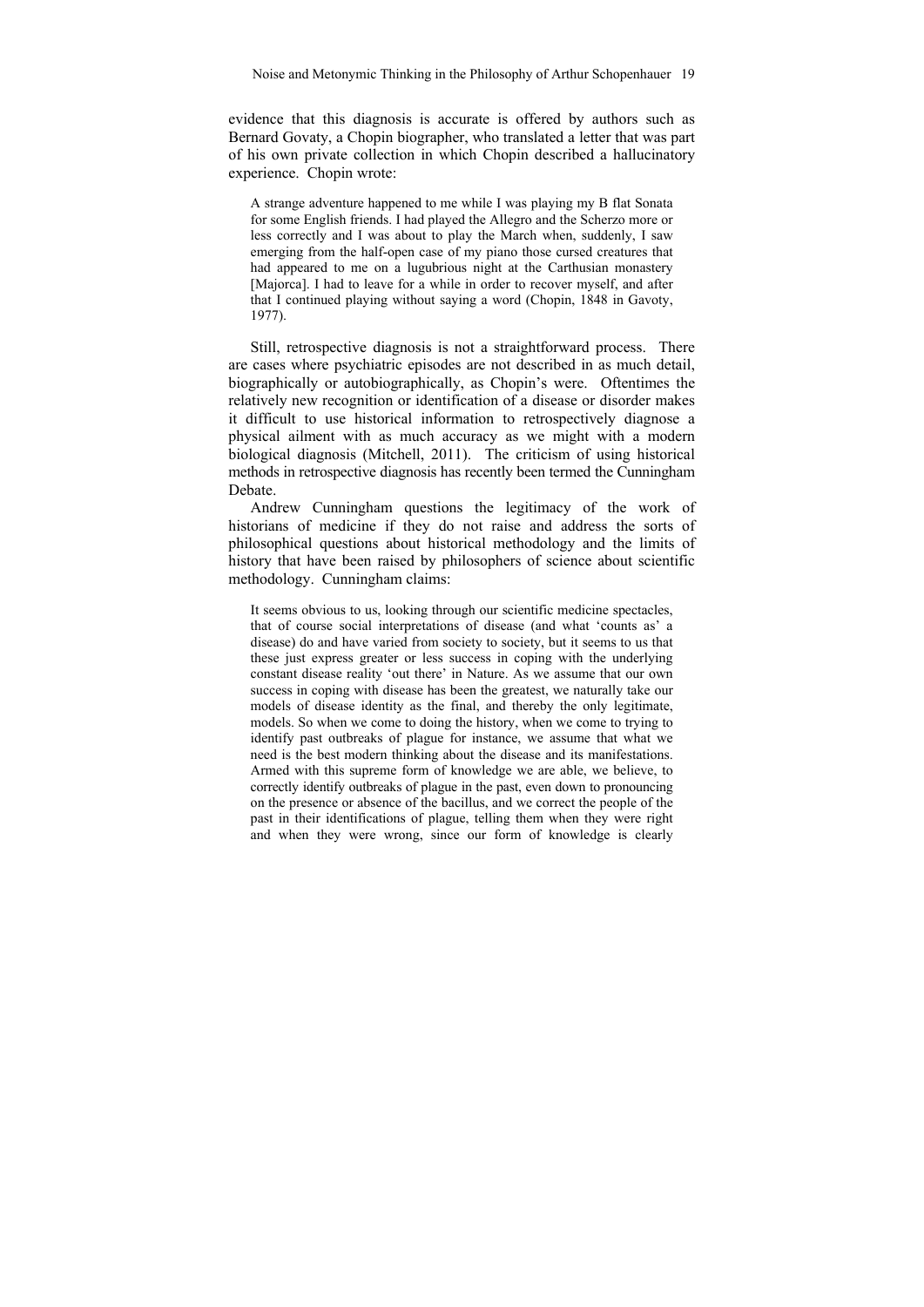superior to theirs. Yet in fact this is just our society's way of thinking: true for us and our world, but not necessarily true for other societies and other times. (Cunningham, 2002, 14).

Ultimately Cunningham argues that historians of medicine do not have adequate methods for retrospective diagnosis and that identifying disease in the past, at least in any reliable way, was philosophically untenable. The Cunningham debate centers on two points that Cunningham takes to be true. First, that all disease is experienced both biologically and socially, and second, that diagnoses and causes of death had no legitimacy outside of the time and place in which they were recognized, or, as Cunningham put it:

[Y]ou die of what your doctor says you die of. Your cause-of-death certificate is not negotiable. While this might seem a reasonable thing to say about people dying today, I want to argue that it also applies to everyone in the past. They died from what their doctors said they died of. Their cause-of-death certificates (as it were, for of course such certificates are very modern and very western) are equally not negotiable, neither by the modern medic, whether clinician, pathologist, epidemiologist or psychiatrist, nor by the modern historian (Cunningham, 2002, 18).

The Cunningham debate has sparked questions in the history of medicine about the reliability of using historical methods to retrospectively identify epidemics, disease, and causes of death in the past. Behavioral scientists, however, have recently started to make the case that the historical methods used to retrospectively make diagnoses of mental and cognitive disability can be corroborated using methods from forensic linguistics, and that retrospective diagnosis may be a useful way to understand the relationship between language and atypical conscious experience.

Garrard (2005) conducted a linguistic analysis of the work of Iris Murdoch, a British author and philosopher who received a diagnosis of Alzheimer's Disease in 1995. After comparing three works: her first novel, a novel from the prime of her writing career, and her final work, Garrard was able to detect linguistic changes in her final book that were consistent with the linguistic changes expected in patients with Alzheimer's. Murdoch's final work was published over a year before she received a formal diagnosis. Garrard (2005) reported that her final work showed a decline in lexical diversity.

Similar work has been done in forensic linguistics to identify cognitive, developmental, and mental disorders such as schizophrenia, bipolar disorder, major depressive disorder, and autism.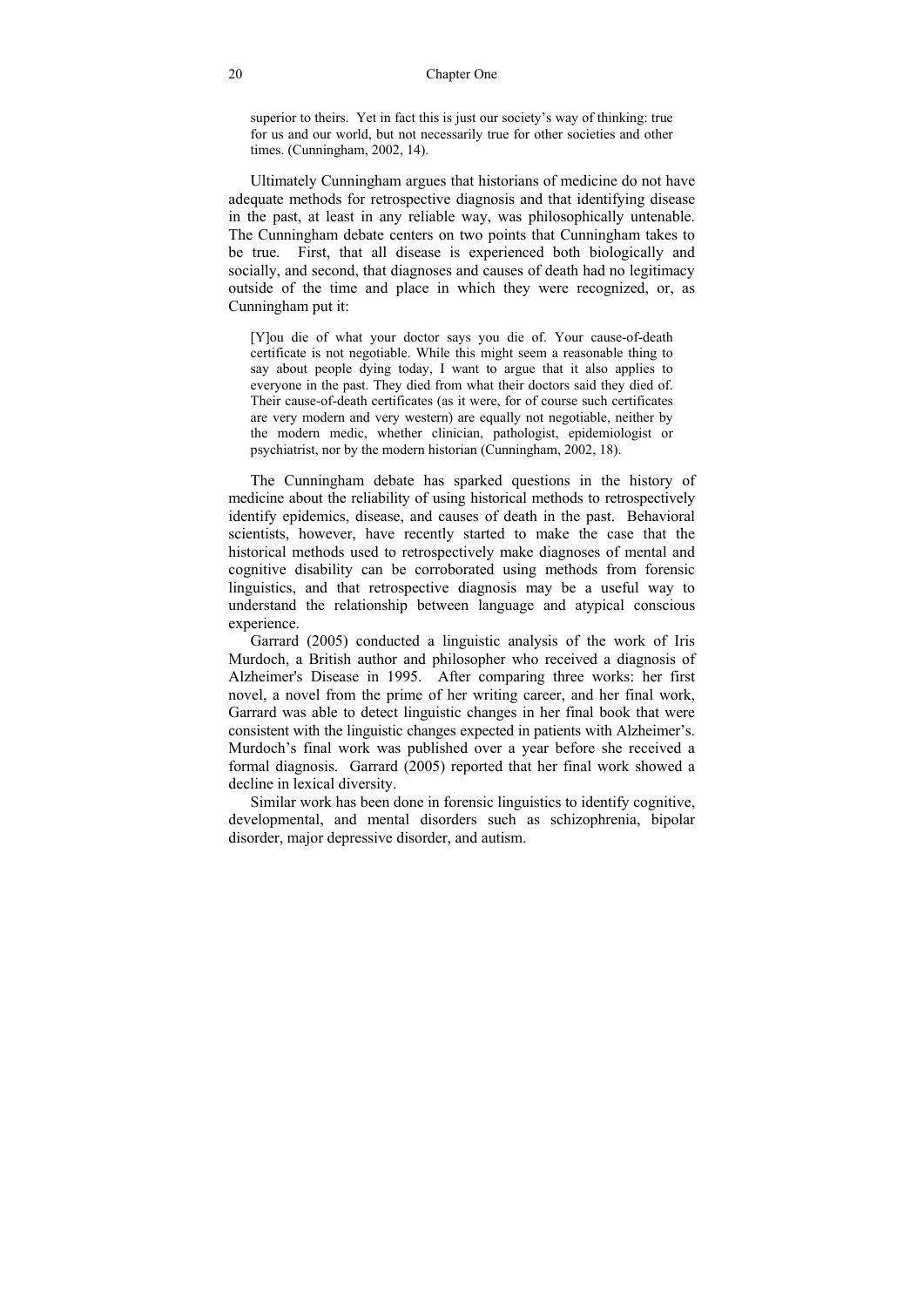The unconventional use of rhetorical devices is often reflective of autistic thought patterns, and text analysis has proven to be a useful diagnostic method for autism given that at least 39% of all individuals on the autism spectrum are non-verbal (Jepson, 2007).

In this chapter I argue that an analysis of the use of metonym in the philosophy of Arthur Schopenhauer, a 19th century German philosopher shows a striking similarity to the use of metonym found in narrative accounts of autistic sensory and social experience, and that using historical methods in looking at Schopenhauer's philosophy, introspective accounts, and biographical information corroborates this. Autistic experience differs somewhat from typical conscious experience. Through the reports of clinicians and narratives of those on the autism spectrum, we now know that individuals with autism often have sensory experiences that vary greatly from those not on the autism spectrum, who are often called "neurotypical" (Hacking, 2009). These reports and narratives also relate that individuals with autism spectrum disorders experience differences, often debilitating differences, in social interaction. I claim that the retrospective diagnosis of authors like Schopenhauer, who described both sensory and social experience in great detail in his introspective accounts, can serve to inform contemporary clinicians about the nature of autistic experience.

Schopenhauer proposed philosophical theories on topics ranging from metaphysics to ethics to human relationships. Much of his analysis of the metaphysical and social worlds was grounded in introspection, and his accounts often struck critics as being strange or extreme. The linguistic convention in Schopenhauer's introspective accounts and metaphysical theories is similar to what we now recognize as autistic use of language. Schopenhauer's introspective accounts of sensory or relational experience also seem to illustrate autistic experience. In this chapter I offer an overview of metonymical thinking and compare typical uses of metonym with atypical or autistic uses of metonym. Finally, I argue that Schopenhauer's philosophy and introspective accounts of experience can offer researchers and clinicians information from which to begin developing appropriate and ethical interventions and accommodations for those on the spectrum if the disturbances and differences that Schopenhauer explores are given a serious look.

### **Metonymical Thinking**

The term "metonymic" refers to a rhetorical device similar to a metaphor called "metonymy." Metonymy, as figurative language, is the